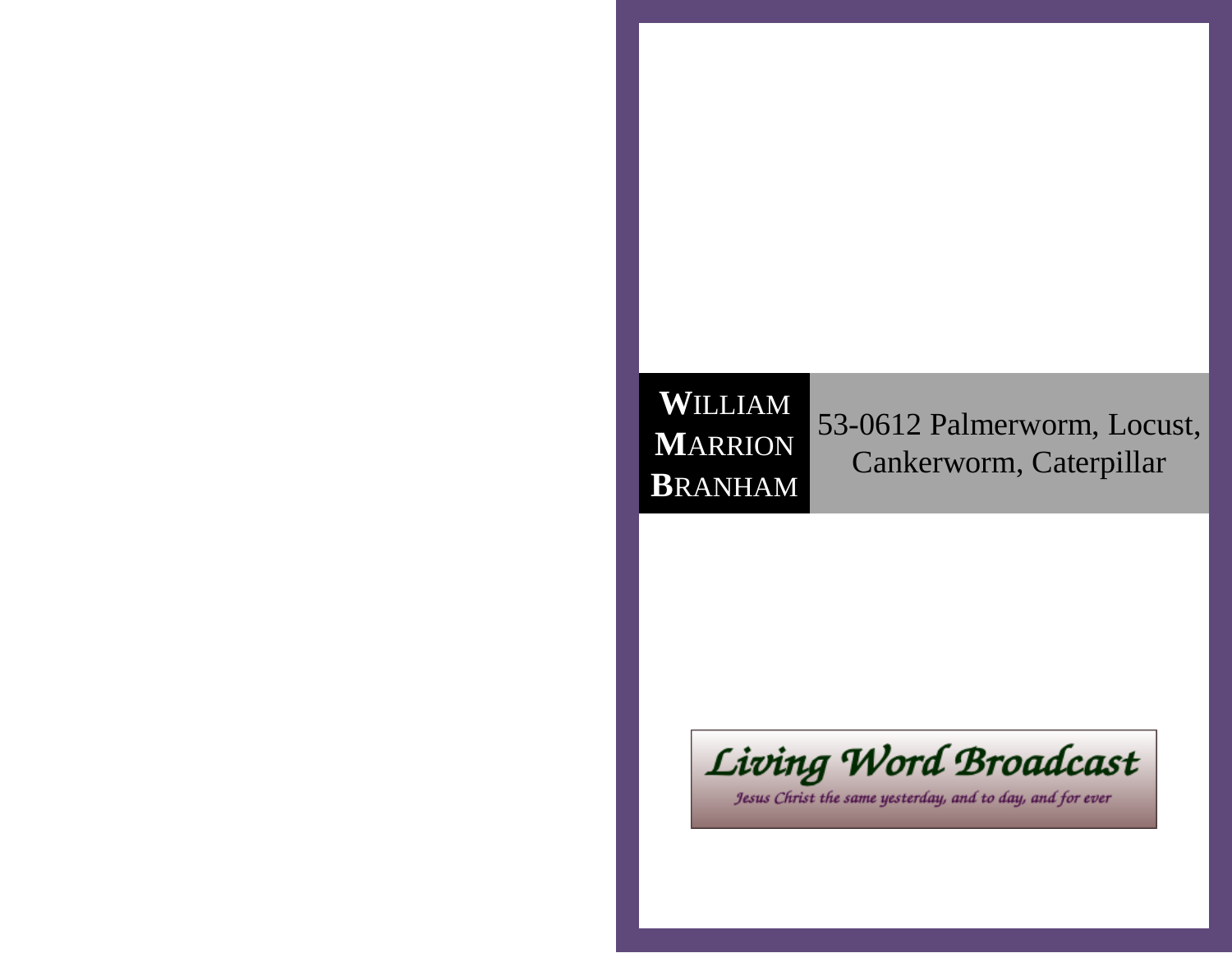# Palmerworm, Locust,Cankerworm, Caterpillar

 *[53-0612, Palmerworm, Locust, Cankerworm, Caterpillar, Roberts ParkAmphitheater, Connersville, IN, 84 min]*

L-1 Greetings, the Name of our Lord Jesus. It's such a privilege to be here tonight, to minister again in His dear, precious Name. And now...[Blank.spot.on.tape--Ed.]

Heavenly Father, we thank Thee already because Thou hearest our-our desires when we make them known, and our heart, You know even the thoughts of our heart. Our brother is very sick, I may have never met him in my life, but Thou knowest him. I'm sending that handkerchief in the Name of the Lord Jesus; and I pray God, when it's laid upon his body, that the prayer of faith shall save the sick and God shall raise him up. Grant it Lord, spare him this night, I pray inChrist's name. Amen. [Blank.spot.on.tape--Ed.] *[Acts 19:11-12]*

L-2 There has been a few things that's been bothering me; and that forsome time. And I--I don't know any better place in my life to startfrom than Connersville, Indiana to do what I'm fixing to do see, that's right. It's a little... probably my last revival before going overseas. And they're making ready now, and I don't know just what the time. I'm alittle startled. Brother Beeler here... [Blank.spot.on.tape--Ed.]

I--I didn't... I knowed the man had a great name, and I slipped in behind a Coke machine to pray for him. He heard me confess it the other night when he was setting here. And then I went back home,they called me again, said, "Come on in." So I went over there, and just knelt and while I was kneeling there our Lord Jesus stopped the hemorrhaging and never had it since, see. He was perfectly normaland well from then on. So he just follows the meetings, and a very finebrother.

And while we were setting talking with Brother Beeler here. Been taking recordings here, an evangelist, a World War veteran, had adisaster, and hurt one of his hands and had to amputate it. And God...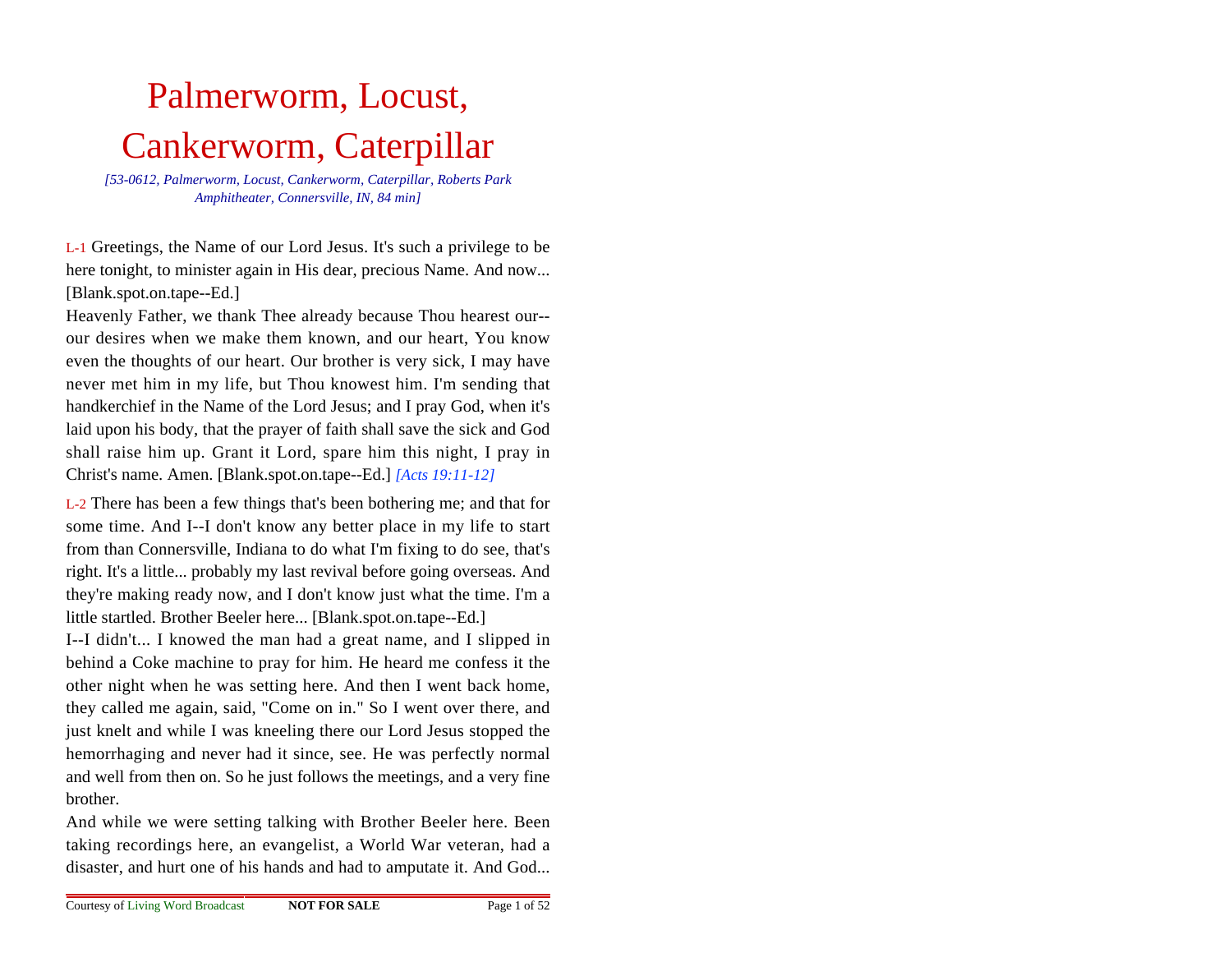If you hear his story, if you're in evangelistic... wanting an evangelist,I would recommend Evangelist Beeler, as one of my bosom friends,and co-worker with me in the tabernacle at Jeffersonville. And he'shere, he never told me to say that, but I just said it because I felt lead to say it, and a very loving brother. And while we were setting, having a meal together, I started to say something to Dr. Cauble, and I begin to talk to Brother Bosworth which was standing right before me; and he's in Africa, been there nearly a year, setting the meetings together.And then as I seen Brother Bosworth, he was coming this a way, to me. And I was talking to him, Brother Bosworth, and Brother Cauble and Brother Beeler looked around. And why was I talking to BrotherBosworth while talking to them? And here he was coming across the waters like that. I don't know what it means, only thing I can say that'swhat it was.

L-3 There is something has happened somewhere recently. I was riding one evening going down the road, about five or six months ago. The house had been packed all day, and--and I said to the wife, "If you can wait just a little bit, let me... don't let anyone else come in till I can getjust a little rest. And I'm just about to pull my--my hair." And I got outand went down the road, and we was riding along in the car and all atonce I seen something, the windshield begin... I looked and it,something happened. And--and I seen Brother Bosworth coming walking to me, and he laid down and some doctors picked him up andput him on a bed, and he was crying and he was calling my name.

And I--I heard my wife saying, "What's the matter?" Said, "You set so quiet for five minutes" and going around real steep cliffs on a old,rural road like that, and I didn't even know I was driving. So I stopped,and I said, "Honey, something's happened to Brother Bosworth, and let's pray. The Lord wants me to pray right now." And we started praying, and in just twenty-four hours, we checked the time, I was sitting in the house with a number of friends; and the phone rang and it was a cablegram from Durban, South Africa. That when he stepped off the train the prostate glands closed up and he was carried to a hospital, and he was calling for me to pray for him. And just exactly,the Angel of the Lord had beat that cablegram here twenty-four hours.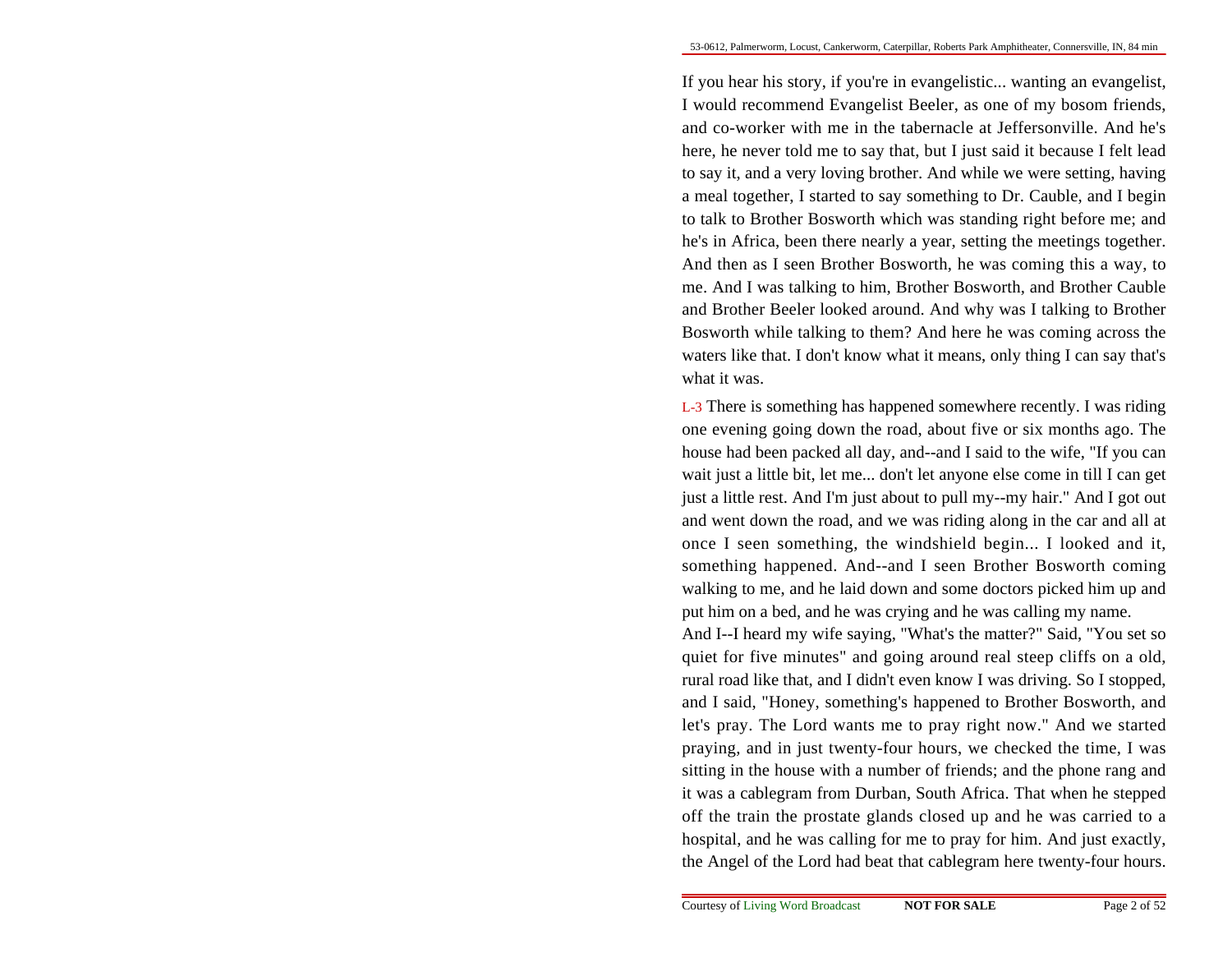That--that's how I begin to pray. And then immediately after that we give him a call, and he was done up and going again then. The Lord had done heard and answered prayer. Now isn't that wonderful? And God in heaven knows that to be true, and how that He's--He's beenwonderful.

L-4 When the Angel of the Lord... I have a lot of criticism. I--I hope you believe me to be an honest person. I--I try to be honest. I--Itry...want to be a man of honor, and a man of honor will be truthfuland honest. And I--I've tried hard to serve the Lord. And I... when I...what I'm going to say now is just... for just a few moments, if youwant to catch it now, I want it to go in the magazines.

And now to this audience here tonight, and a--a confession. In the beginning of my ministry... When a little baby born up in the hills ofKentucky, this light that you see on this picture here that we have tonight; and they've been selling at the meeting, just at... what it... We have to send, get them ourself, it's a copyright. That same Light come in that little cabin and stood over the bed, a little corn shuck bed,where I was born in a cabin in Kentucky, on April the sixth, 1909.And from a little bitty--little small lad of about, I suppose, two years old, was the first time I remember of That speaking to me. And Hetold me I would live near a city called New Albany, Indiana.

Well, that's where I've lived. And I was... That was a hundred and eighty or ninety miles up in Kentucky, near Burkesville, Kentucky.

L-5 Now, that's... All down through life That kept being remarkable.It'd show me things, tell me things was coming to pass. And I'm, to this night, I would like to ask any person in this world (and I'm willing to be exposed by any remark), that if any one time that you ever heard It say one thing but what was absolutely the truth, and that everything come to pass that He said so far, as far as I know, but this vision aboutAfrica and India. And it will be. He tells things that will be, and things that has been, things that's on the--coming. I can't do it myself. Hedoes it. And I've tried to be honest.

And when the Angel of the Lord met me, I... First, the people told me,the ministers... My pastor and the head man of the church, the officialsand so forth, told me it was the devil. Only the devil would do things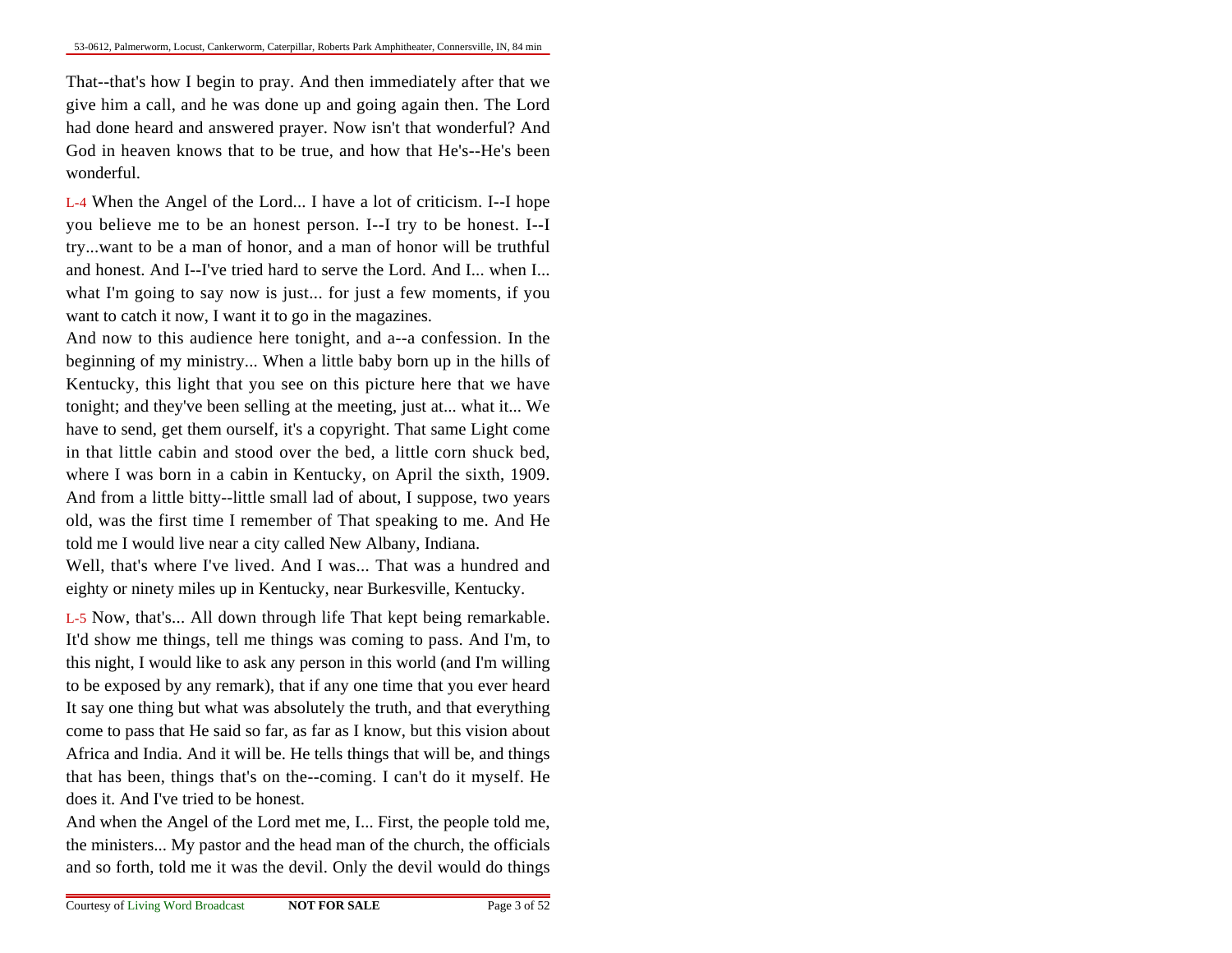Father, I pray that You'll heal everyone and evil spirits and move and heal this... everyone this handkerchief... In Jesus' Name. (All right,Brother... ) *[Isaiah 53:5]*, *[Isaiah 11:10]*

#### **Courtesy of**

**Living Word Broadcast**P. O. Box 4951 Naperville, IL 60567 USA Email: thevoice1017@lwbcast.orghttp://www.lwbcast.org/

like that. Well, of course, it scared me. For years and years, I shunnedit.

L-6 But one night, up here in Indiana, I was praying at an old fishing camp, where I used to go fishing. I'd go back in there many times to pray. And He had come to me. Under this Light, stood a Man, around six foot tall, hundred and--two hundred pounds, big arms, dark hair to His shoulders. And He was standing under that Light. And He told me I was borned in this world, to pray for sick people. Now, that's whatHe told me.

And said, "And you're to go be--pray for people around the world, forkings and monarchs and so... How could I believe that with a grammarschool education? And I said to Him, I said, "Sir, I dwell among my people which is poor, and I'm uneducated, therefore I could not dothis." He said--I said, "They wouldn't believe me."

 And He said, "As the prophet Moses was given two signs, so shall itbe given to you. Of two signs of a vindication of your ministry."

 And--and I said, "Me? Pray for kings?" He said that was what I was todo. All right.

And so then, He said... I asked Him and He told me what to--what itwould be. How I'd say... to pray for the people. And said for a Divinehealing. And then said, "You'll know the very secrets of their heart." And I said, "That's what I was here praying about. They told me (my ministers and them) told me it was of the devil." And He told me itwas of God and referred to these Scriptures that I refer to, of Jesus Christ how He'd know the thoughts of the people's--of the woman atthe well and so forth.

L-7 Well, I told Him I'd go and that's been six years ago, yeah, nearly seven. In that time, I've visit three kings' palaces, which has called on me to pray for them. And doctors and great men of congressmans and everything has been healed throughout the entire world, statesmansand everything.

I tell you what I've done, my Christian friend, as a confession. I say this without--without bitterness. I say this with the sincerity of my heart, before God Who is my solemn Judge. I believe I've done wrongin one way. I believe I've depended too much upon that discerning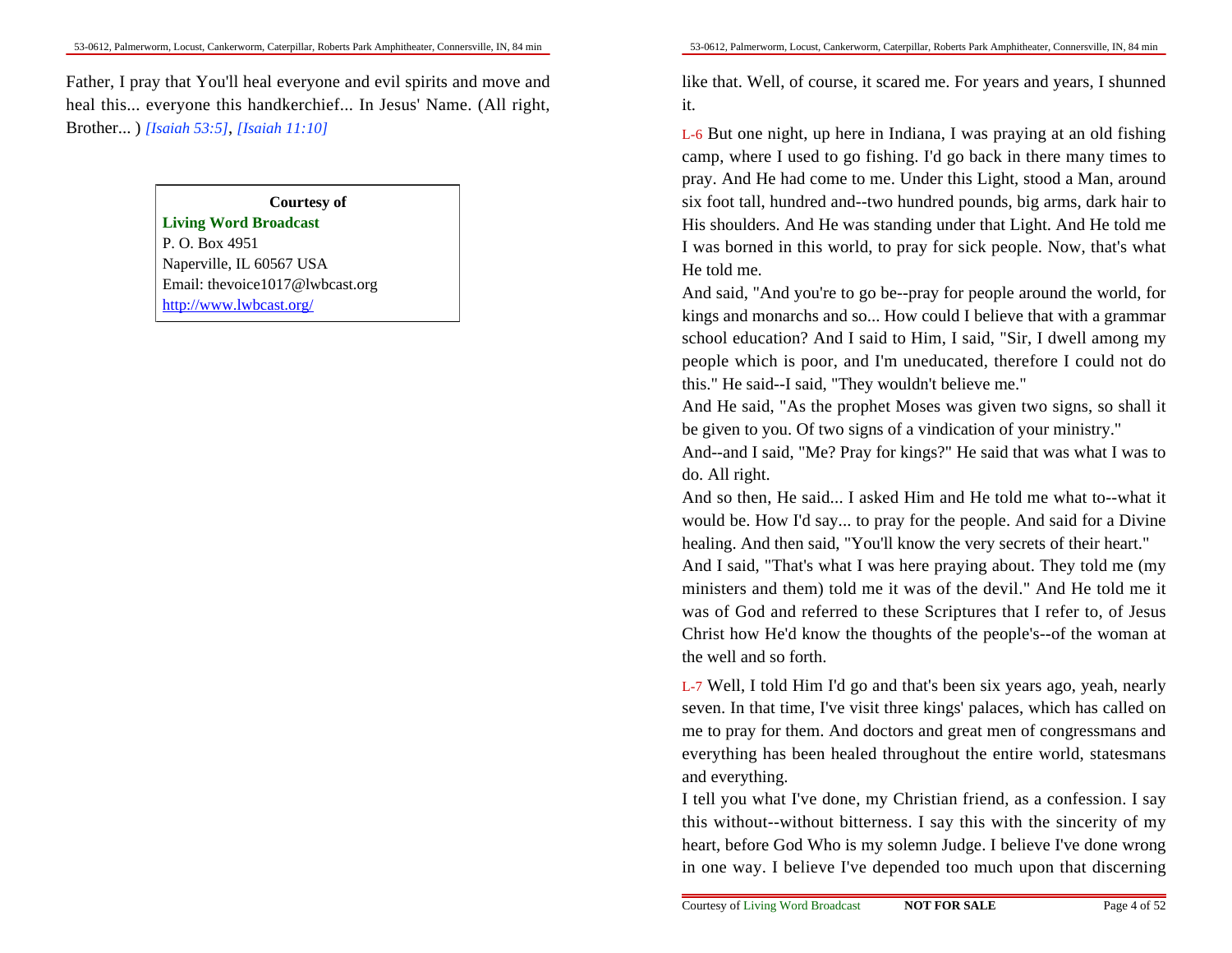spirit instead of praying for the people.

Now, He never told me to go and tell everybody, just talk to them. He said, "Pray for the sick." That I was sent... And here's what He said,"If you'll be sincere when you pray and get the people to believe,nothing will stand before the prayer." Many of you has read that story,haven't you? How many has read my life story on that? I guesseverybody in here. See?

L-8 It's published in seventeen different languages around the world.So, it's... And tonight, by God's grace, at seven years ago, just a little local Baptist preacher here in Jeffersonville, tonight by God's grace and His help, I have contacted, direct or indirect, around ten millionpeople, and has sent out many great campaigns across the world.

Right in my own meetings, there's been nearly a half a millionconverts. And I don't know what it's produced out in others.

And now, by that I'm very thankful. But here's what I think I've done.I think in bringing the people up... If I could show you in my office,just for the last year that I've kept, just of letters, who says, "BrotherBranham, I--I love you as a Christian brother. But I've been to as many as fourteen and fifteen of your meetings, and I can never be ableto get up there for you to pray for me." Well, then I get others that...

L-9 Here the other day, a man down in Arkansas gave me a real good-a good friendly criticism. I appreciate that. Sometimes that helps me.It'll help anyone, a good criticism. He said, "Brother Branham, I've been to all the meetings, the Divine healing meetings throughout the country." He said, "I think yours is tops." He said, "I appreciate you in every way. But," said, "I think God raised up Oral Roberts to take your place, because you're... There's something wrong with you thatyou won't pray for the people." That cut; that hurt. God bless BrotherOral Roberts. He's my brother. If God has cho--chooses him to go outand...

He said, "While you're praying for three people, Oral Roberts willpray for five hundred." Now, he does. He just brings them through to... You've been to Oral's meetings. How many has ever been in Oral's meetings? I've--I've got... Most of you. Oral is one of myconverts to di--not to Divine healing, 'cause he believed it in the first

How do you do, lady? I want to talk to you a minute, single your life out. See, when there is so much from that side, it's hard to get itsometimes. You're--you've had some trouble, haven't you? And you-you've had an operation, haven't you? That's right. It's left you with kind of weak spells. You're having a weakness, isn't that true? Is thatright? It was a cancer operation of the... But... That's true, isn't it?

 And aren't you concerned about a loved one? It's a husband, isn't it? That's right. He had some kind of a rectal trouble, hemorrhoids,cancer. Isn't that true? Well, go home. God bless you. I believe you'reboth going to get well.

Lord, I pray that You will bless her. And may she and her husband live long happy lives together. Grant it, Lord. In Jesus Christ's Name, Iask it. Amen. God bless you, lady. Go, rejoicing. *[Mark 11:22]*

L-104 Do you believe God. Have faith in Him now. If you'll believe with all your heart, God will bring it to pass. Do you believe it? Allright.

That lady has sinus trouble, setting right there, and there is something wrong with her breast, a hurting in her breast. But if you believe, you can get well. You believe that? God bless you. Then you can rise upand accept your healing.

You also have sinus, setting right behind her there, also. The man, is that right? Isn't that the truth? The lady setting right next to you there,also is sick. She has had some surgery of some kind. I see a hospitalbed letting her... working on legs. That... No, it was a varicose veins.Was that right? And now you're taking some kind of needle treatmentsfor it. Isn't that true? Stand up, Jesus Christ makes you well. Amen.

L-105 The rest of you want to believe at this time? You want to... You believe now? Jesus Christ is the Ensign. All right. Now, there... Just a moment. Lay your hands over on one another. Now, do this as I ask you, will you? Do you believe that God has told the truth here? Doyou believe it with all your heart? Say, "Amen."

 Now, if you do, believe these words, as His prophet I say it. ThatJesus Christ has healed every one of you through the building. You're every one healed, was nineteen hundred years ago. Can you accept it?If you can, just stand up to your feet and say, "Thank You, dear God."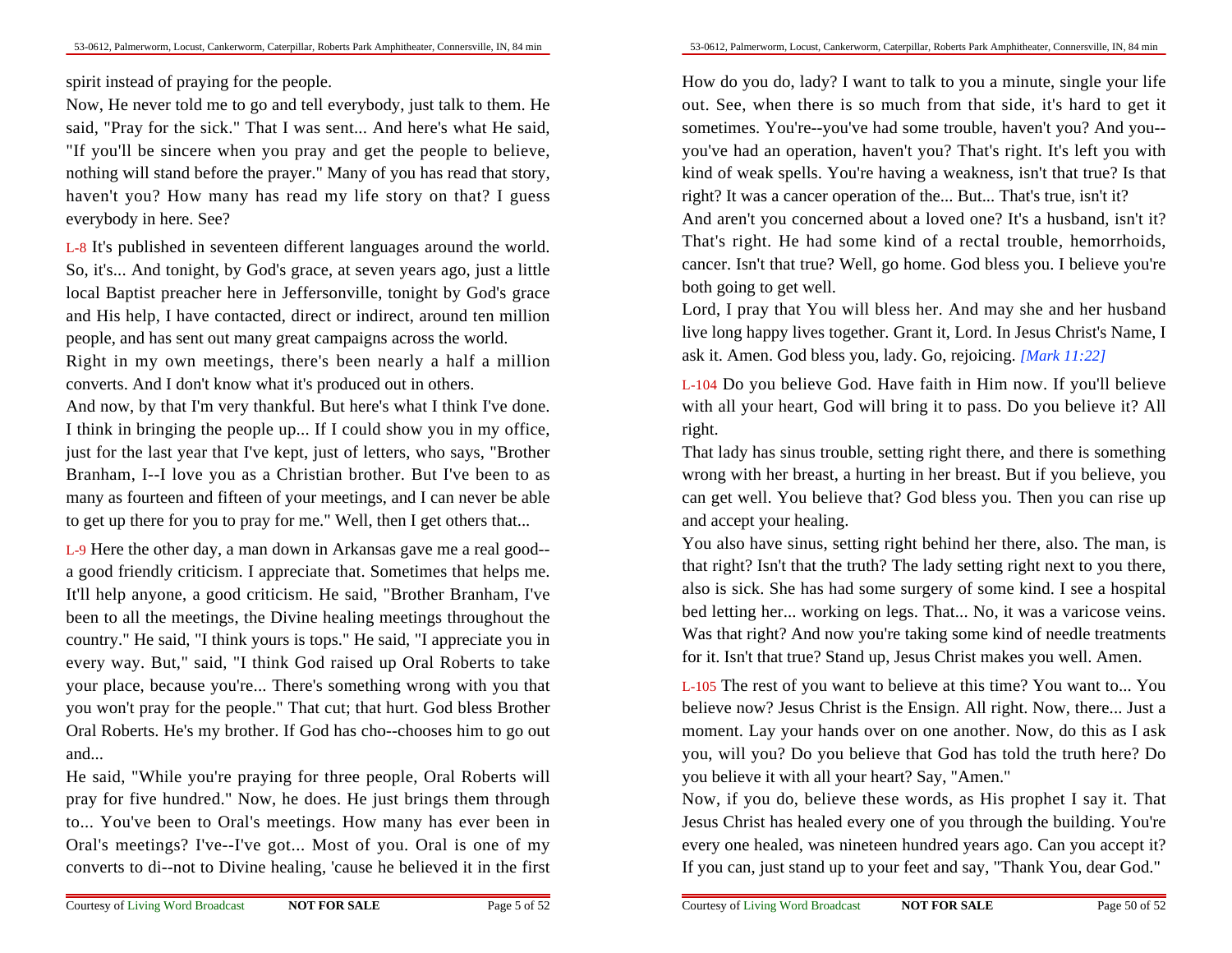L-101 Do you believe, lady? Oh, yes. Now, while the anointing is on...I talked to you somewhere, something another. I've seen you before somewhere. Oh, it was this afternoon. I met you on the highway. Is that right? All right. I'm glad you got here. Now, you go on your road,and rejoice, and be happy, and believe God with all your heart, youwill get well.

Lord Jesus, bless her I pray. In Jesus Christ's Name. Amen.

Have faith in God. Just a moment. Believe Him with all your heart. Ihope you understand it... when I... Every person in here is a spirit. You understand that. And you're everyone setting there, a solid wall offaith, believing. And It's just moving, first one place, then another.You see? I can't tell just where It goes to me.

When a vision starts to break, it materializes before me, then I have to look and see if I can see the person. There was a vision struck righthere just then. I can't tell it. Right in here is where... It looked like aman. *[Mark 11:22]*

L-102 Yes, but I can't place where the man is. But I believe this fellow setting here praying, I believe it's some of his relations that's got a--a back trouble, something wrong in their back, and a stomach trouble. A brother, I believe. Is that right, sir? Right there. I seen a man... I can't...That sets right along there somewhere.

Got a stomach trouble and a back trouble. It's a man; he's kind of a--a young-like fellow. I seen another one standing by him, looked a whole lot like him, but he--he vanished away. He was standing right there.Right over the top of that fence. And so much pulling and carrying, Ican't--I can't locate the person.

Just keep a praying. Maybe I can find it. It's right in there somewhere.I seen a man standing like this, and it went out from me. I've looked all through here and I can't see nobody that looks like him. I seen aman praying there, and I thought maybe it was--or some of his people.

L-103 All right, be reverent. Have faith in God. All right, bring the lady. You want to get over that sinus, setting right back there? You do,setting out there on the end of the row? Just believe and have faith inGod. God will grant it to you. All right.

place. But he come set on my sidelines at Kansas City, having a little bitty tent meeting, with a dozen or two over in the other side of thecity.

And he come over there and he said, "Brother Branham..." At thatnight back behind the curtains where we got our picture standing there. You seen it in the "Voice Of Healing." He said, "BrotherBranham, you think God would hear my prayer for--for heal the sick?"

I said, "He will hear anybody's prayer that'll be sincere."

He said, "Here I go to pray for the sick."

I said, "The Lord God bless you, my brother."

L-10 Little Tommy Osborn, I think is the most settled man there is on the field anywhere. If anybody knows Tommy Osborn, I think there's not a man on the--on the field or anywhere in the Divine healing campaigns, to... that's any more settled. He don't make any kind of a big shows or brags. He preaches the Gospel. He never lays his hands on a person. But he--he does most of his works over in foreigncountries.

And he goes over there and just explains Divine healing so plain, thatthe people just raise up, and accept Christ and get healed, and walk away. He doesn't make any wild claims. He only claims that he know... When he come to me, we was setting out on the porch. He'd seen that maniac out there. You read it in the book here. Little Tommy when he was converted, just a little old brother up there, had about adozen in his mission.

He was setting there that night and seen that maniac walk--run to the platform. And brother, you mustn't bluff when you come againstanything like that. You must know what you're talking about. Aninsanity...

L-11 And so, he seen what happened. He locked hisself in a room forthree days, nailed hisself up and then come down to my place. And he said, "Brother Branham, I--my heart is stirred. You think God has give me a gift of Divine healing?" I looked at him. He was a promising young man. And I said... Very nervous, he just... You know how he is.Little bitty fellow and he... I said, "Brother Osborn, look. You don'tunderstand what a gift of healing is, brother. A gift of healing is faith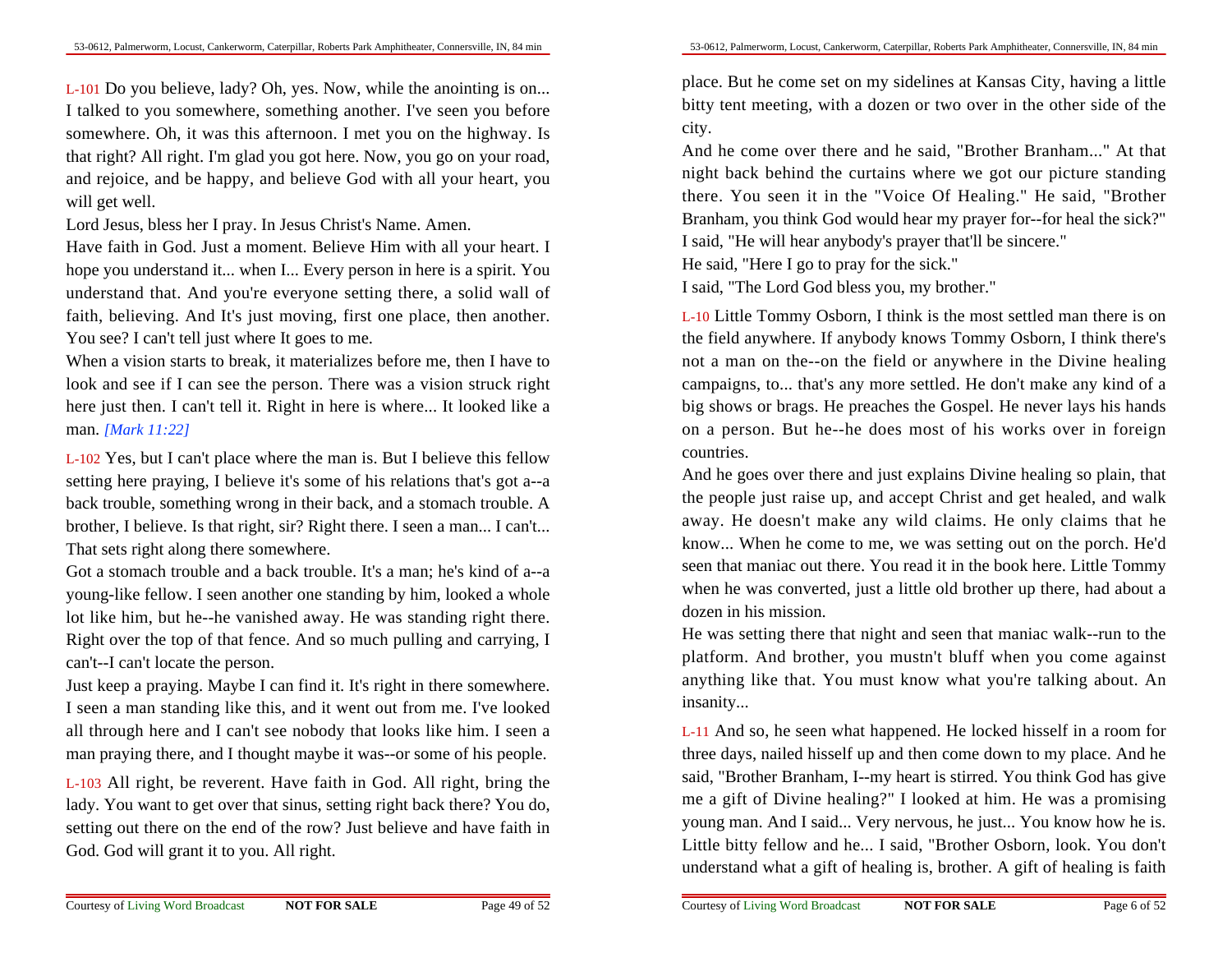53-0612, Palmerworm, Locust, Cankerworm, Caterpillar, Roberts Park Amphitheater, Connersville, IN, 84 min

in healing." I said, "What you believe. If you believe it, of course,that's right. It's all by faith."

 "But" I said, "Brother Osborn, you're a promising little man. And I see that you're--you... I believe you're a good level Scripture teacher." Isaid, "Let me ask you something. If you want to be a success in life,don't claim nothing you haven't got. It'll be showed anyhow afterwhile that you're--you're falsely." See? I said, "Just be honest before God and go on out." I said, "You know... You believe the Bibleteaches Divine healing?"

He said, "Yes, Brother Branham."

I said, "Teach that. God made you a preacher. And you go out and justpreach the Word clear..." I said, "You see the old oak tree?" (Which that was Brother Bosworth.) I said, "Get with him and stay with him about a year. Let him teach you all the angles. But" I said, "he's been preaching Divine healing before I was borned. He was preachingDivine healing and holding meetings."

 And Brother Osborn stayed with him about a year and a half, and he isone of the most solid man on the fields.

L-12 Now, here's what it's done, Christian friends. How many Holy Ghost people is here tonight, borned-again? Let's see your hands way up high now, Pentecostal people? All right. It's you I'm going to talk to. And I'm going to talk to you from the depths of my heart, which this is going in magazines now. In many magazines it'll go across theworld (See?), what I'm going to say.

It's a--it's a pity that Christianity and Christian people can't settle downto real truth about things. It--it is. See?

L-13 Now, I'll tell you what. I have tried to follow the leadings of theHoly Spirit. When I first started praying for the sick, I started out and the people--they all seek after wonders and signs. The tr... I will say asMartin Luther, in his--in his no--footnotes in one of his sermons. He said, "The people goes after gifts instead of the Giver." That's true.See? They go after signs instead of the Giver.

Now, that's a whole lot among we people. I'm glad that if you'll let me call myself one of you tonight, among one of your group. That's whatthe trouble... Not only in our Pentecostal groups, but out yonder in the

### here, just...?...

Now, the man had arthritis bad. I could see him in the vision when he could hardly walk. Anybody know him? Let's see if they know that'sthe truth. Raise up your hands. That's right. The people out there. The man is healed. Let's say, "Thanks be to God." God can do all thingsfor us. All right.

L-99 Do you believe, young man? If God would reveal what was wrong, would you believe it? You want to get over that cancer? Would you like to get over your--your cancerous condition? Youwould? Will you accept Jesus as your Healer?

 Lord God, bless the man and may that demon of cancer leave him right now. In Jesus Christ's Name, may he go. God bless you now. Go,rejoicing, brother, being happy. God will grant it. All right.

Do you believe, lady? Do you believe the things that you hear is thetruth?

 Now, there's something with this lady that somebody has got, setting right out through there somewhere. The Angel of the Lord swept up in there. It's that with--lady setting right there with high blood pressure.You're healed, sister. You have diabetes, and you're healed. So, you can both go on your road rejoicing. There is a Blood for you sisters.God bless you. The Lord be with you, sister.

L-100 All right. Come, lady. Do you believe with all your heart? Just a moment. Walk around this way just a minute, lady. Just a minute.Now, the Lord Jesus can do the exceedingly, the abundantly (Do you believe that?) above all that we could even do or think. You believe that? Stomach trouble. That's right, isn't it, lady? All right. And you have stomach trouble too. All right, you're both healed now. You cango on your road rejoicing and being made well.

That's the way to believe God. Have faith in God. Have faith now;don't doubt.

Come, lady. You want to get over a heart trouble? Believe that God will make you well? Lord Jesus, bless her poor soul, Lord, and give her great faith. And may this heart trouble leave her in Jesus Christ'sName. Amen. God bless you, sister. God bless you. *[Mark 11:22]*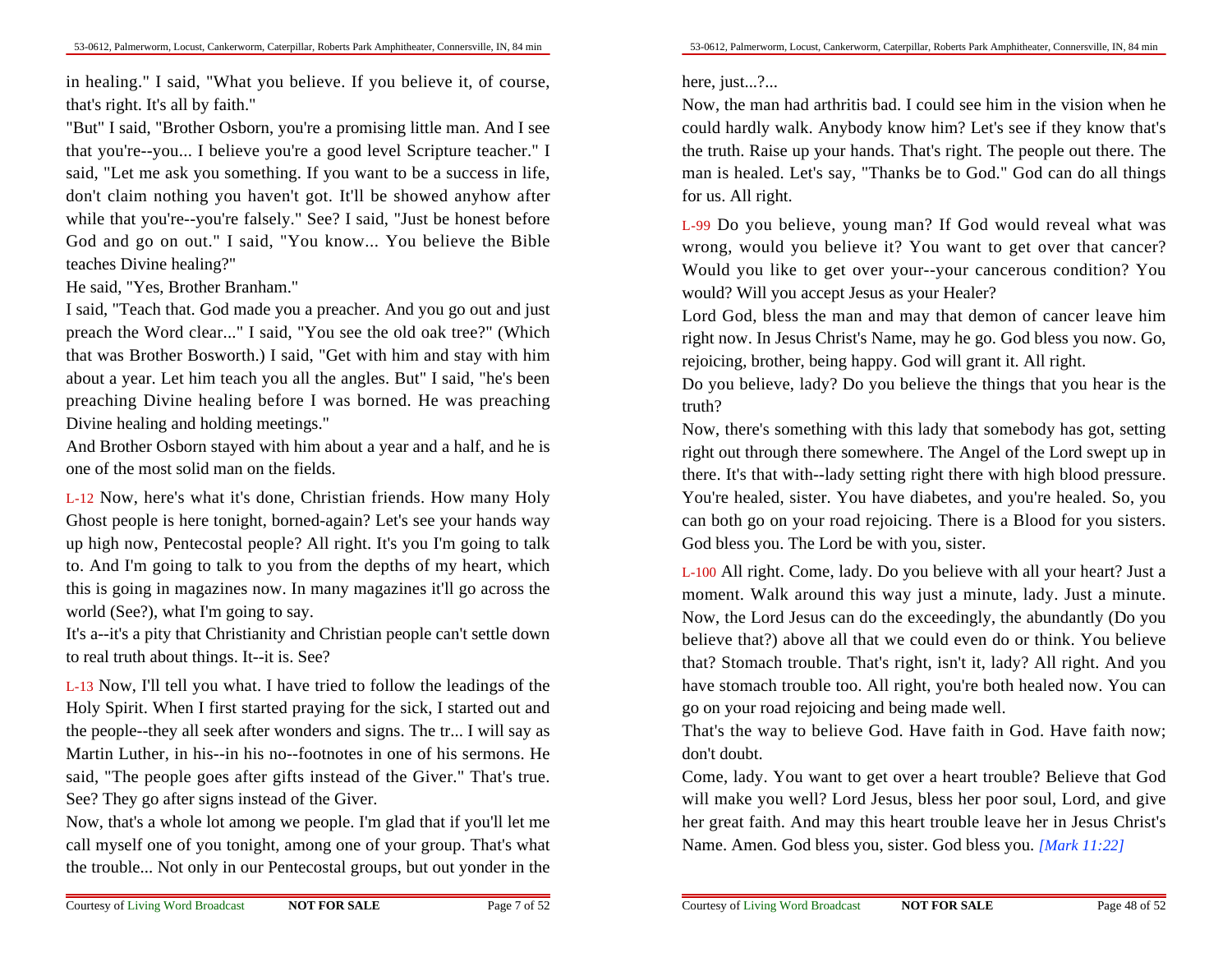you're afraid that the cancer is come into the ear, is that right? And that's in the right ear. That's where I see where they was examining,looking to that ear. Is that true? All right, come here just a moment.

Lord Jesus, I bless this poor old mother. No doubt at all, Lord, thatthis poor little old feeble hand that I've got here now, has washed a many days washing, brushed back the tears from the crying baby'seyes as she rocked it.

Been a mother, but O God, it takes someone now, a nail-scarred hand to brush back the fears and tears here. Grant it, Lord. May she go home and all fears leave and may she get well, live many more happy days. I bless her for this purpose, in Jesus Christ's Name. Amen. God bless you, sister. Go now, being happy, rejoicing and... God bless...That's the way to do it. All right.

L-97 Poor little old mother. Now, if you can believe, all things arepossible. *[Mark 9:23]*

Now, sir, are you and I strangers? We are strangers. And I don't know nothing about you, no more than you're just standing right here before me. Then I'm telling you that Jesus died for you nineteen hundred years ago to save from sin, to heal from sickness. Do you believe that's the truth? Well, if I'm telling the truth, God will vindicate thetruth.

And I say that His attitude today towards the sick, is just like it was when He walked on the sea of Galilee. He could not heal; He could only do as the Father said. Is that right? But if God will reveal to meyour trouble, would it help your faith to believe?

L-98 Well, you're a nervous type of person. Has a--causing a kidney condition, of getting up at night. But another thing, one of the main things wrong with you... Oh yes, you're an arthritis case. I see you trying to get out of bed. You're stiffened up (Is that right?) witharthritis. You believe God will take it away from you now?

 Almighty God, may this devil be rebuked in Jesus Christ's Name. And may it go out of the man, and may he go now and be made well. InJesus' Name. Amen.

Raise up your hands and praise Him now. Say, "Thank You, Lord."Now, walk off the platform just rejoicing. Step your feet up-and-down

fundamental ranks too, it's a carnal comparison, friends. I say this with love. But it's got to a place the people see the--something done, then everybody tries to impersonate that same thing. And when they dothat, it's not the truth, brother. They bring things which is unscriptural.

L-14 Here the other day, a man come in... A--a man drove all the way from California to my place with a--a little girl, about sixteen years old. And some fellow said, "I've got the Spirit like that too." Said, "I've got a spirit discernment." Said, "Oh, that girl's got cancer." And like to scared the little thing to death. They drove from California.That child didn't have no more cancer than no--than--than this littleboy here is cross-eyed. See? Not a bit more.

The child was all right. Hundreds of people coming into the meeting.And here someone wrote to my secretary the other day, Mrs. Cox.And said, "You... I have the spirit of the discernment too." He said,"Of course, I know, Brother Branham, but" said, "you have gall stone,you have this and you..." Why, the list of things that long. Said, "The reason you're living up in a house that a stream of water runs under it."Friends, no wonder this world scorns and laughs at Divine healing.

L-15 Here the other day, I seen a person had an old man in a sheet. Iwent to what they call a healing service. They was jerking him upand-down like that. And the old fellow had heart trouble. And a woman taking a stick, and run around beating like that, saying, "Getout devil. Shoo, shoo," like that--talking about Divine healing.

And I went to a healing, a man very prominently known. Said, "I got a healing in my right hand." Laid it on a person, said, "Feel that? Feelthat?" And I called the man back behind his tent, and I said, "It's a lie." That's right. I said, "You can get by that. Sure, people will just believe just anything you tell them. But" I said, "in the sight of God you'llhave to answer for that someday."

L-16 And here the other night, standing right here... The man's listening to me, no doubt, now, a fine man. I--I don't know his name. Iwas talking to him yesterday. The man is probably listening to me right now. He stood there and was talking to me about people comingaround.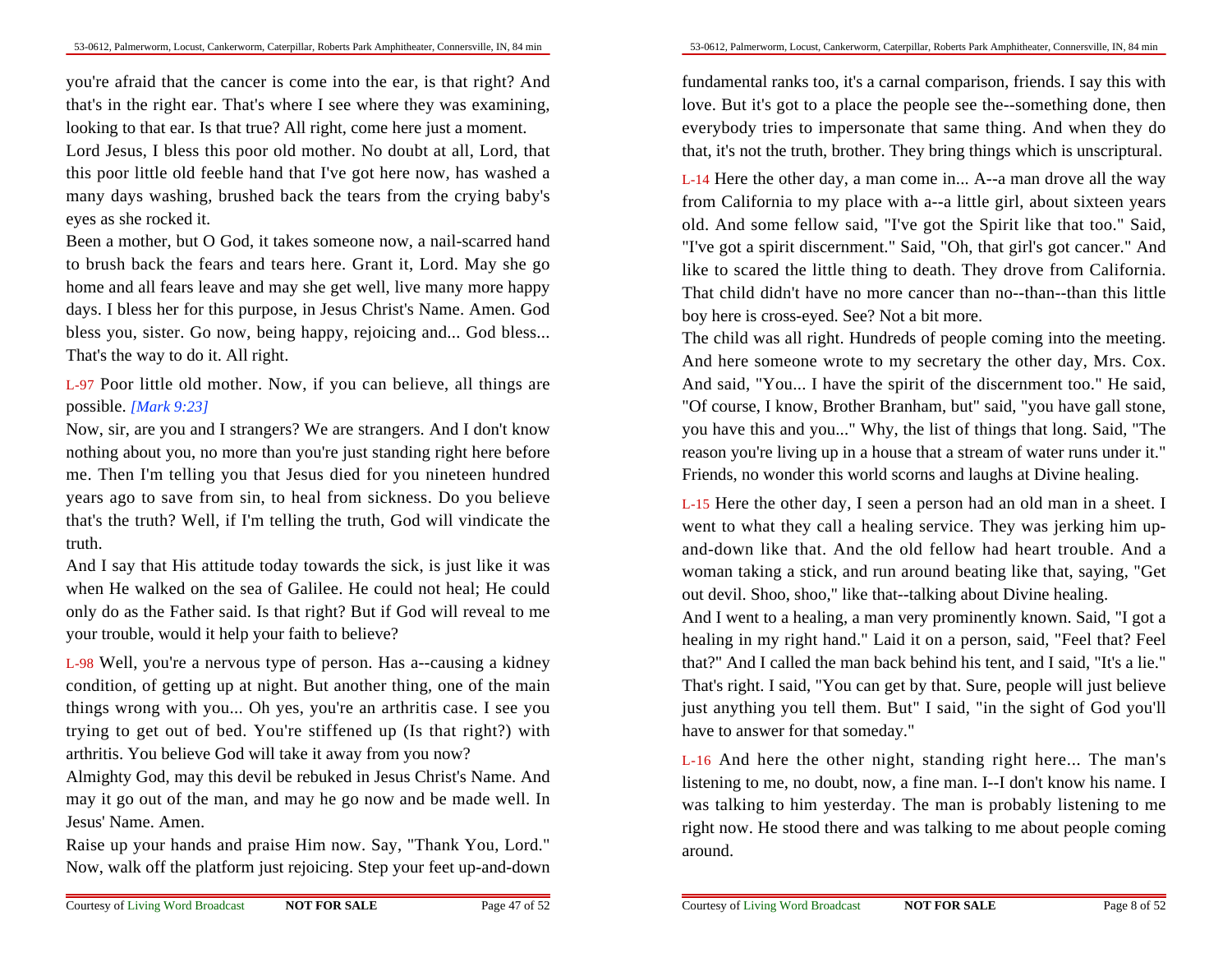Said, "Here's what makes it on Divine healing." He said, "I've watched about your offerings, Brother Branham." See? He said, "I've noticedyou've never strained on offerings."

I said, "No, sir. No indeedy."

 And he said... And many times, my managers has said, "BrotherBranham, we ain't got enough money to make the expenses. We got toput some pressure on the meeting."

 I said, "No. You'll never put pressure on any meeting that I'm preaching in for money. No, sir. I never come for that. I come to help people." That's exactly right. Sometimes it gets so low, we have to go and maybe borrow money somewhere to tie that over. And sometimes our meetings--maybe in the thousands--won't average over a--a half a cent apiece of the people. But we never let them beg for money. No,sir. That's against the rules.

L-17 And they--this man was telling me, said, "I was in a campaign here not long ago, and he said you know what happened?" He said,"The man stood up, and he said, after he took a offering, he'd go down and say, 'Who will give me tens?' and 'Who will give me fives?' andlike that."

 Now, brother, God have mercy on me. If I have--ever have to get to do that, then I will go back home, and lay on my stomach and drink branch water, and eat soda crackers, and half starve to death, and preach the Gospel of Jesus Christ before I will do something like that.God being my Helper. That's right. That's right. Yes, sir. God is able.He said--told a couple of farmers, said, "Now, the Lord is going to send a storm through here and tear up your farms if you don't put in acouple of hundred dollars in the..."

 Now, that's a lie. And that's just what gets people so down on Divine healing and truth. But brother, in the midst of all that, to you fundamental people that's setting here; there is a real genuine God thatheals the sick. And there's a real genuine... That's right.

L-18 I went to a lady's meeting, here some time ago. I won't callnames. But just to show you. The lady stood up and said, "I--I... The Lord tells me there's somebody in here got a kidney trouble." Oh, sure.There's probably a dozen or two setting in here that's got kidney

L-94 No, it's not your own condition. It's for a loved one, your daughterwith heart trouble. Isn't that true? It seems like I seen two children appear there, is that right? Two grandchildren, and one of them is fixing to have a operation: nose or something wrong in the nose condition. Is that right? Yes. And the other one has got a kidney trouble. Is that right? And you want to have blessings for them. Let'sturn our faces to God right now.

Lord Jesus, we pray that You'll help these people that she's standing here, this little mother tonight, who has been along and seen Yourgreat mighty hands move.

Now, I lay my hands upon her in representative way of the hands of our Lord. And ask that all her requests will be granted tonight, and she will be given the desire of her heart in these matters. In Jesus Christ's Name, I ask it. Amen. God bless you, sister. Go and let me hear...Those children was across the waters, wasn't they? That's... all...?... South America. All right.

Believest thou this? Then have faith in God.

L-95 Feel different now, don't you, brother? I--I thought if you'd... Justa little push to make you receive it. You see? Last night, you tried awfully hard. You was setting somewhere in the building. I watched you last night. I know another person here, is very, very sick and been trying the last couple nights. I believe they're going to get healeddirectly. I've watched Him go to him twice already tonight.

Come, lady. Have faith now, everyone, in God. Believe Him with allyour heart, and God shall bring it to pass.

L-96 How do you do, sister? Do you believe all these things? You believe the preaching of the Word is truth? You do. And you believe that faith cometh by hearing, hearing of the Word? And you believe that what we ask God we receive, because we believe we get what we ask for. And will you believe with me? And for your faith to... You believe that God could tell me what is wrong with you? He could. Youbelieve He will? *[Romans 10:17]*

 You got a--a little scare. Because that you've had a cancer. And thecancer was in the head--or in the ear, I'd say, in the ear. And--and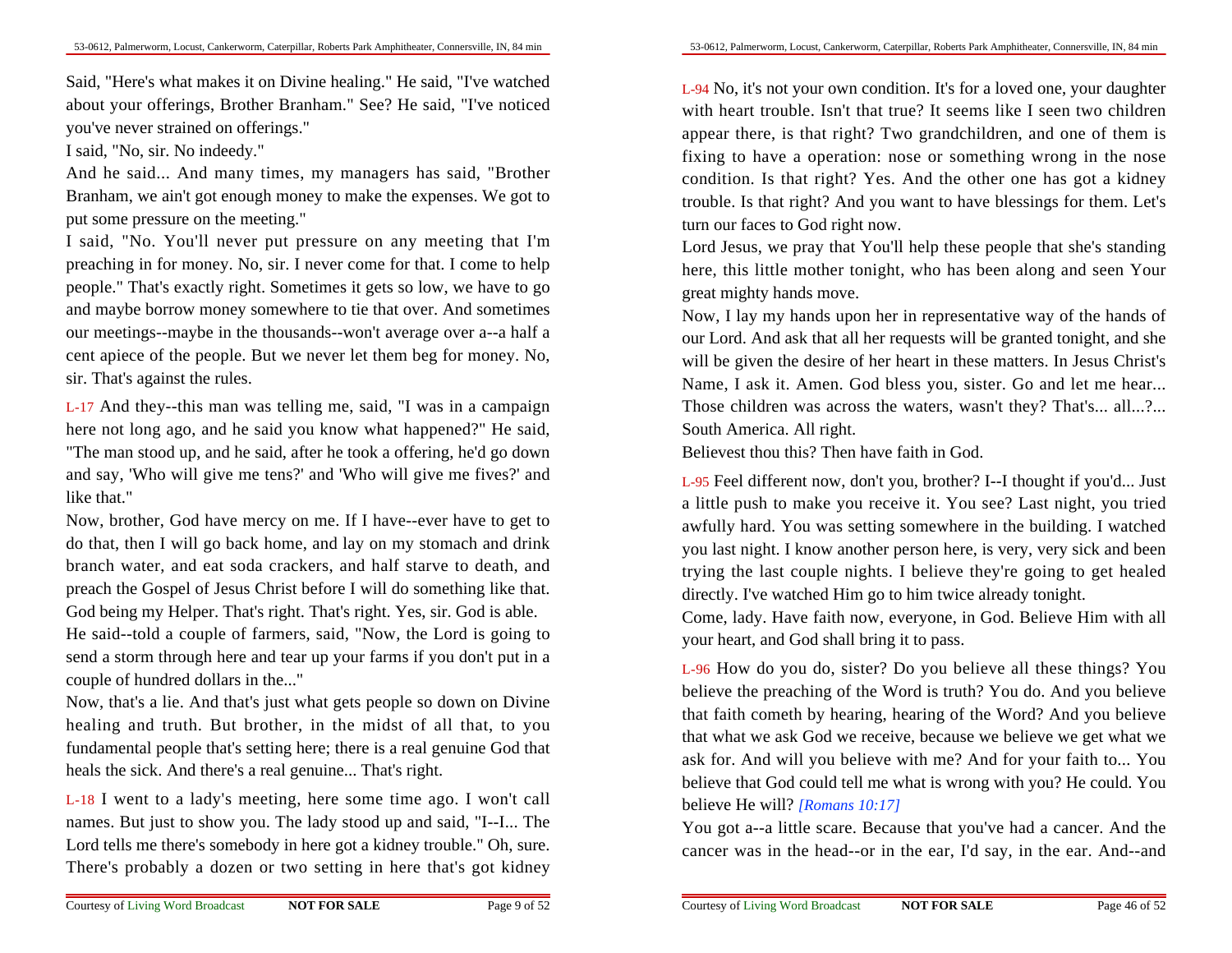moving on. I see... You're fading away in front of me again. Now,you're going to get well. So God bless you. You're going to get...Well, God bless you. God bless you.

L-91 Wonderful faith. I wished everybody here had faith like that.Lady, just a moment. Didn't you cross a river to get here? You come from Kentucky, didn't you? Is that right? I thought I seen that buscross the river when I looked around that time. God bless you.

But I want to ask you something else. Is that boy with you? He isn'twith you. But he was with you. Is that right? I seen him with you too.God bless you, now. Go on on your road rejoicing. Oh, if you couldhave faith like that, anything could happen. Believe God.

L-92 Sir, you've been watching me all along, each night and everything. I know what's your trouble. But you was setting there awhile ago, you was praying. You was praying that God would dosomething for you or speak to you tonight. Is that the truth?

 I wasn't reading your mind. But I'm--I know what He was saying. And I know where your trouble is. And I believe if you're willing to take my word as God's prophet and accept what I tell you is the truth, Godwill heal you. You believe you can do that?

 You have a heart trouble, don't you, sir? Is that right? Now, stand up and say, "Lord Jesus, I accept You as my Healer." God bless you,brother. Now, go home and get well. God bless you. All right.

L-93 I believe I know you, lady. Aren't you the lady from Chicago with something another about a--about a cancer case one time. Healed ofcan... Ma'am? Healed of cancer. You're the lady that was outside ofthat place that morning, where I come out of that... friend of yours thatwas healed with something out there, that great meeting going on inFort Wayne. I thought I remembered your face.

Oh, yes. I got you now. Excuse me. You are Miss... Your--yourhusband's... I met you in Florida one time. And your husband has a spaghetti company or something. Is that right? That's right. All right.See, you understand what's going on now then, if you've been in the meetings before. It's something... I know you're my friend. But I wantto ask...

trouble. "The Lord says there's somebody in here that's backslid, and He is talking to them right now." Well, I--probably that's right. If the Gospel is being preached, it's talking to every backslider. See? That'strue.

That's psychology, friends. That's purely psychology. And that's all.And now, I'm--I'm honest with you, and I'm going to tell yousomething. See?

L-19 I went to a meeting here recently, and a man very well known (and a Baptist brother was setting with me), and he'd just got what...And you wonder why I'm not in the "Voice Of Healing." That's thereason. Everything going along like that. Why, brother...

A certain person in there that said they were setting before... in the room praying, and said God the Father sent two angels down and picked him up and took him up in the Presence of God. And said, "Myson, I'm giving you the gift of Divine healing."

 Now, that's wrong. There is no such a thing. There's... might... "a" gift,but not "the" gift. See? And taken before God the Father, no man has seen God and look at Him in His face like that. See? That's right. And said it... the Angels... And said, "He said, 'My son, I'm giving you the gift of Divine healing. And I'm sending you back to the earth and giving you power to open the eyes of the blind, to unstop the ears ofthe deaf," and so forth like that. And people reading that, shouting.Brother...

L-20 Now, this is kindly cutting it home tonight. But listen, this is whatwill do you... You might not like me now, but brother, at the day of judgment you'll see I've told you the truth and been one man that'shonest with you. That's right.

Now, that's just as unscriptural as it can be. And when this Baptistbrother come around, he said, "Brother Branham, I got your paper."I said, "Not my paper."

He laid it down and said, "Look at this. What do you think of this?"

 And I have nothing against the "Voice of Healing." But the trouble with the "Voice Of Healing"... Here's what I got away from it. Itglorifies the man instead of the Christ. Christ is what we want to getglory. This man's got a tent, they out-seats this one. And this one out-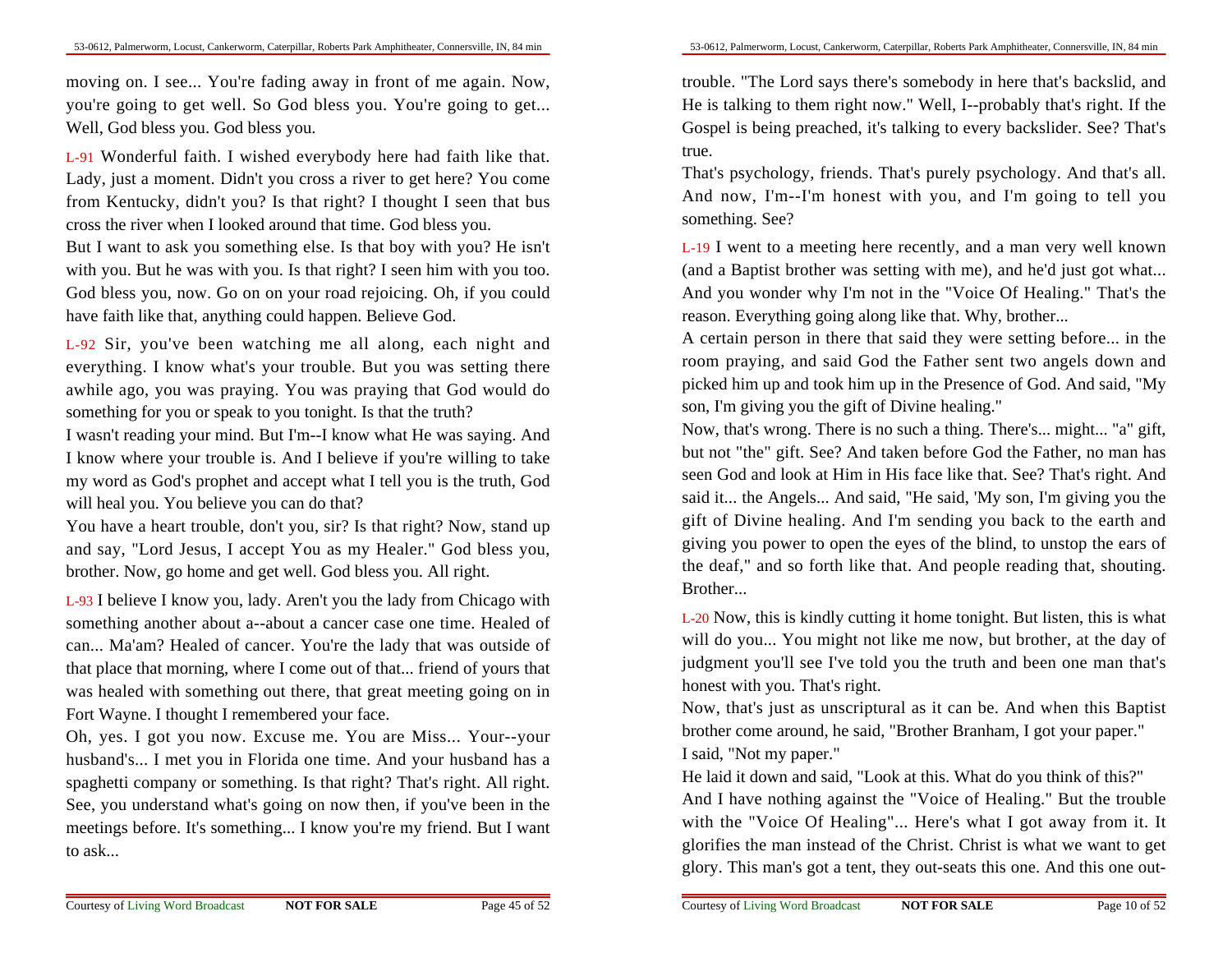seats that one. What--who is these men? Who are we? We're nothing but six foot of dust by the mercies of God. If we got what we deserve,we'd be in hell. That's exactly right.

It's Jesus Christ we're trying to exalt and point to. Not whether you gota half a dozen or ten thousand. What difference does that make? Ifyou're looking for numbers, why, the Catholic church has done got usso snowed under... And the world has done got us beat altogether.

It's not numbers. God doesn't dwell in multitudes. He dwells in sincere hearts. Christ--what do you think Christ's crowd would have compared with Caiaphas' would've called over the nation? His little crowd ofthree or four, five thousand at a time when they gathered together and the people with Christ's day. But Caiaphas could have called three orfour million together. So there you are. It don't... Not in crowds,friends. There's... Don't get that on your minds.

L-21 But this--this person said, this doctor of divinity, he said, "BrotherBranham, did God do that?"

 I said, "I'm going to beat you to it. Now, I can't say whether He did ordidn't. I'm not to judge. But I'm going to say before you tell me, let me see him prove it." See? That's right. Let me see it proved, then I willbelieve it. See?

 If God give the man power to open blinded eyes, it doesn't belong to God any more. It belongs to the man. If--if you give me the money to buy a suit of clothes, said, "Here Brother Branham, here's money tobuy you a suit." It's not yours any more. It's mine.

If I am a healer, then I can heal. If God give me the power to open blinded eyes, then I can open them. That's my business then; itbelongs to me. But God never give it to any man. He hasn't give it to me. And I don't believe there's any man living today that has it. And itain't coming. Because that lays in Calvary, and it's already been done.It's... Only thing any man can do is point you to what's already been done for you in Jesus Christ. That's right. He is the Jehovah-jireh. He is God's Provided Sacrifice. And everything that you have need of,lays in Him. *[Isaiah 53:5]*, *[Genesis 22:1-14]*

L-22 Standing there the other night, a lady come up. This man said, "Ismell a spirit of an infirmity." Now, the sense of smelling declaring a

Watching it in the audience here every night. See? It certainly is. Itcatches unconfessed sin.

But now, I want to talk to the woman. I want you all to be reverent.Now, sister, if our Lord Jesus... I know He loves you, because He died for you. And--and if I be His servant, then--and you His--be His servant, then there'd be something about you, if there is sickness, then there's something here, and both of us human beings... It's trying to getyour faith to look to something. That's what I'm talking about. And every word that I'm saying, I--God has to give me utterance, or Iwouldn't even be standing here, I'd be dead. Is that right? And standing here with this Bible on the sacred desk, the pulpit, the closestplace to heaven on the earth. Certainly.

L-89 You're--you've come from a distance here. Is that right? You come on a bus, didn't you? I seen you getting on a bus and getting offof a bus.

Now, just a moment, it left me. Oh, yes. That's right. And you have something that's in the--it's in the liver. Isn't that right? Cancer in theliver. Is that the truth? Now, if that's truth, let the people know.

Now, you hear that was talking; that wasn't me. That--that was my voice. But I--I could hear myself. Now, let's talk just a little longer and see if He... Do you--do you believe me to be His prophet? You dothat. I believe you do too, with all your heart. God bless you.

L-90 You have other sorrows in your heart too. You're concerned aboutsomeone. Is that right? It's a boy. Isn't that right? And that boy is--had an operation sometime ago. It was on the spine. And it paralyzed him.And the only thing he can lift is his left hand. And two fingers on thatleft hand. I see him moving the fingers, is that right? Isn't he a greatlover of sports, such as fishing and hunting and like that? Isn't thattrue? God bless you, come here.

Our heavenly Father, be merciful to this poor woman standing hopeless, helpless, without You. God, grant the blessings that she desires. Thou knowest all about her. I can't remember at this time, butThou knowest all things. And I pray that You'll bless her and give herthe desire of her heart, making her well in Jesus Christ's Name. Amen.Sister? With your faith... Yes. There is something about you just keeps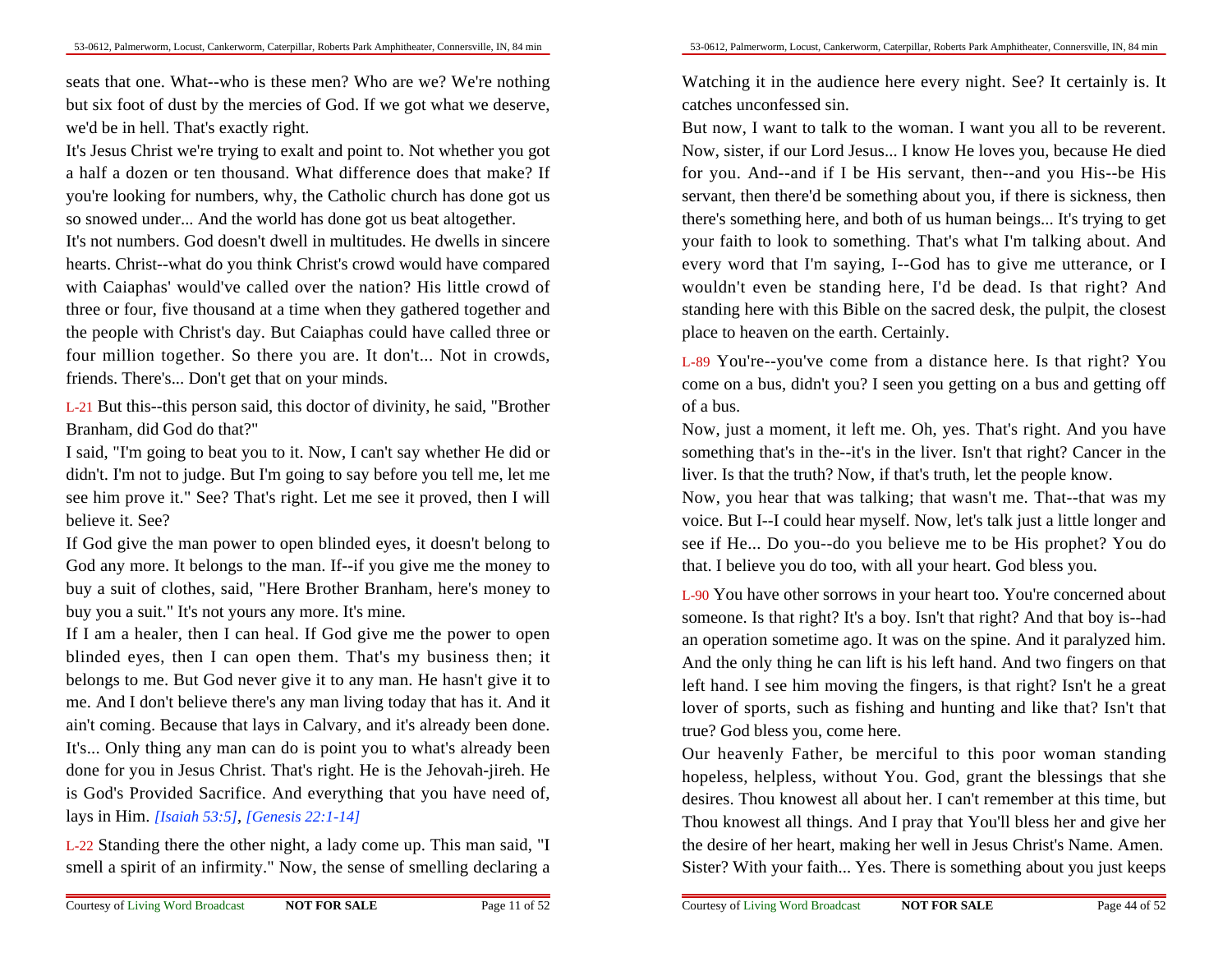And one morning I walked out of the room... She was taking shots from the doctor and everything, which almost caused her to lose her mind. And it didn't do any good. One morning walking out of the room, I said, "Sister Reed? I see you holding a little boy baby in yourarms. You shall have it. God has rewarded you."

 And she was playing an old favorite song of mine. It's not a Christian song. It's "Home On The Range." I think it sounds so peaceful. And Isaid, "God is going to bring peace to your family, and He's going tobring the little boy baby."

And five years from that year, she embraced a little boy baby. And Iwas holding him two or three weeks ago in my hands, trotting him upand-down the aisles of the place right where it was said. The LordGod granted. That's one of hundreds.

L-87 You might wonder just why I just saying one thing to the people and let it pass on by. It's because of more you talk to people, more you know about people as the visions keep breaking. But I want to try to get to as many as I can. You can stand and talk to someone, just keepson moving, keeps on going, keeps on moving, talking.

Now, lady, you... Do you believe the things that you see? You believe it to be the truth? You do. Well, perhaps I'll just talk to you a little bit.Are we strangers? We are strangers. Ma'am? I don't believe I everseen you in my life. Then if I am a stranger and you are a stranger,neither one of us met each other in life before, and this is our firstmeeting place, just raise up your hand, so the people will know thatthat's true.

I never seen the lady in all my life, know not nothing at all about her.God does. Now, if He is the same yesterday, today, and forever, if Ishould talk to this woman, and it would be His Divine will, He could reveal to me. But it's His will; I can't make it. He could even speak that woman, what's wrong with her, or something about her life, orwhat she has done, or what's hindering her. Or--or if she's somethingelse, God would tell her about it.

L-88 You know how that is. If it is sin in the camp, it'll sure be called out. That's right. It won't pass unconfessed sin. If you'll watch it, italways catches that unconfessed sin. How many knows that's true?

supernatural being, you know that's not right. And yet, five or six thousand people setting there. "I... 'Sniff, sniff [Brother Branham illustrates.--Ed.]' I smell an infirmity. 'Sniff, sniff [Brother Branham illustrates.--Ed.].' It's here somewhere." Now, you know... I'm notcriticizing the man. I'm just only... I ask you first if you werePentecostal people. I'm trying to get something to you that's the truth.

L-23 And brother, now, I'm going to make a confession. I think I'm the cause of a big part of it. Now, that's right. And I ask God to forgive me. If I'd have kept my senses right and not listened to a bunch ofmanagers to try to just bring everybody by and this, that, or the other.And went ahead and done what God told me to, I'd been better offtonight and so would the whole church. That's right. It's true.

Now, that's the honest truth. Sure, that's a sign. Absolutely. I'll give anyone... You go down to my city; you take any of my books; you go anywhere you want to and see if one thing was ever predicted,anything... And if I was dying right here at this platform tonight, and my hands laying on the Bible right here before my Lord Jesus, He isthe supernatural Light that you see. I have seen Him.

I've seen Him right out there, standing, with my eyes wide open,looking at Him. He's come to me and told me things. And that gift ofdiscernment to know things that was to come to pass and how He reveals it, it's without one blemish, the honest to goodness truth. Now,that's right. That's...

L-24 And that wasn't done to... Moses, when he had taken his signs, he didn't go down and say, "Now, looky here. I'm healing my hand with leprosy. You see? And I'm taking this..." He did it once. And thensaid, "Come on. Follow me."

 But that's been wrong. Everybody has rallied to see the gift work.Everybody has rallied to see this work. And every person that they think... If God don't tell them just what's in their life and how it's going to outcome, they can't step out for faith. It's--it'll become such a thing, like the brass serpent was, one of these days. The prophet run in there and tore the thing up. That's the truth. Now, I'm preaching to myself. And what's that... If I'm wrong, I'm wrong. And I did wrong indoing that.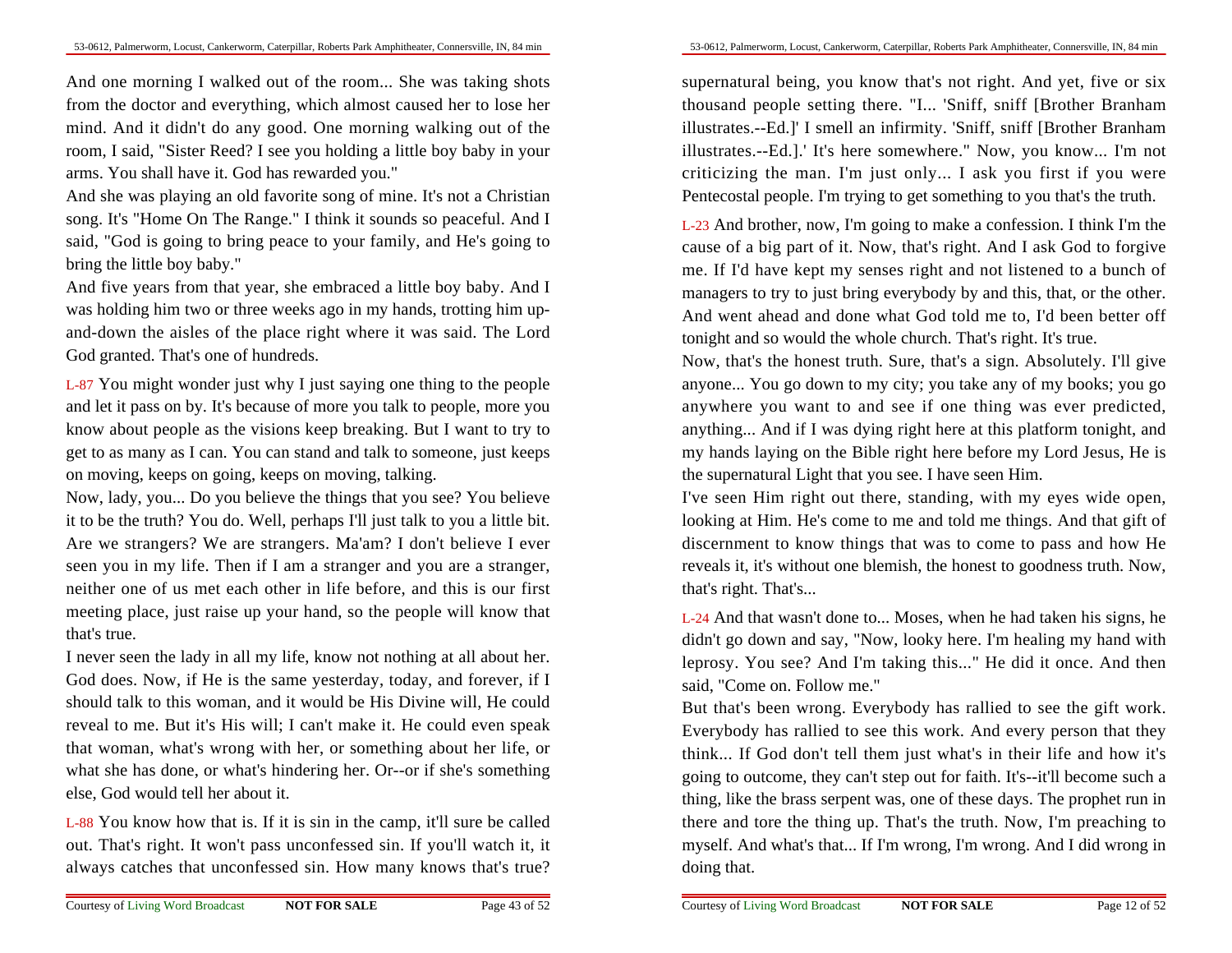L-25 When thousands of people has come to the meeting, I ought to have been bringing them across the platform praying for them, what God told me to do. Don't you think that's the truth? So, by God's grace and God's help, and if He will give me grace to do it, I'm intending by His help... Sure, them signs, that gift, it'll always accompany my life.It'll always be as long as I'm here on earth. That'll be just the same."Gifts and callings are without repentance. God will deal with me the way I use it. But it's without repentance. It'll always remain there.That's true.

And I--if I'd have went ahead like I started at first, I just brought the people across the line, and I prayed for each one of them. And when God--something showed me that there was something wrong, orsomething I should tell a person, I stopped them and told them what to do. And then I went ahead and prayed for another one. I'd pray for a hundred, or maybe a hundred and fifty, two hundred a night, maybemore than that. And people just flocked in everywhere.

L-26 But now, what's happened. There's just a few; I have to stop, and it's... And if I just let the vision come as it will, it doesn't bother me,what I'm going...?... It's a Divine gift that I take up my own parable of work that He told me, and--and go forward to meet the thing. Thenyou see, you're forcing yourself in to something. See what I mean? But now, there's--there's people... There's even people setting righthere since I've been talking, I absolutely know, was setting right here and seen the Angel of the Lord stand over them in a vision, know what is wrong with them, standing right here in the platform, whereI'm standing now. Now, that's the truth. See?

 But I--I just don't say nothing about it, and I just go ahead and pray for the sick. And I think that's what I'm going to do by God's help. That's right. Go right around and start praying for the sick. And God saysanything to do, well, then I'll do it. See? And if He don't tell me, then I'll just go right ahead and pray for the sick and go on. It's up to you tobelieve it.

L-27 And now, look. Through there, everybody seen the meetings.When I first started, there was a lot of tinsel on it. When I first started,

Now, I want to talk to you just a moment, lady. You just... Being the first patient, I just want to talk to you a few moments just merely to get the Spirit of the Lord beginning to move. You see? So, I have to have something to believe me. You see? And if He don't come, wellthen I'm perfectly helpless.

But, you've been suffering quite a bit. And the suffering comes from the female organs: it's cancer. Is that right? You believe He'll healyou? Come here just a minute.

Now, Father, in the Name of Thy Son Jesus, I ask for this woman's life, knowing that this enemy has caught her, I ask You to move him away from her. As Your humble servant, I pray that You'll grant it. In Jesus Christ's Name. Amen. God bless you, sister. Don't doubt. Go,believing.

Have faith now. Everybody believe with all your heart. All right.

L-85 Just reverent. All right, lady. Are we strangers? We don't know each other. You just picked up a card a few minutes ago out there.And they called your number, and you come up on the platform.That's as far as life--as we've seen each other or know. Is that true? Then only God knows your heart. I do not. But you're--you're knowthat something is near. You know that the Spirit of the Lord...

You have a strange thing. You're--you're--you're wanting children.Isn't that right? Well, Simeon set in the temple of old--or Eli, rather,said, "The Lord bless, Hagar." And she brought forth a baby. You'vebeen sterile. Come close just a moment. *[I Samuel 1:1-20]*

 Heavenly Father, in the day that's so evil now, and here's a woman wanting a little one. God bless her, as You have the many hundreds across the country. And make her well of this and may she embracethis loved one that she wishes. In Jesus Christ's Name. Amen. Godbless you, sister. Go receive it, in the Name of the Lord Jesus Christ.

L-86 Now, one day not long ago, a little lady come to my house. She may be here tonight, for all I know. She was--been wanting a little baby for years. I had prayer for her, and the lady has the loveliest little boy baby... How many knows Richard--T. Richard Reed of Jonesboro,Arkansas? Well, the blessed old Bible Hour Tabernacle. He's thepastor there. His wife (many years ago) has been barren for years.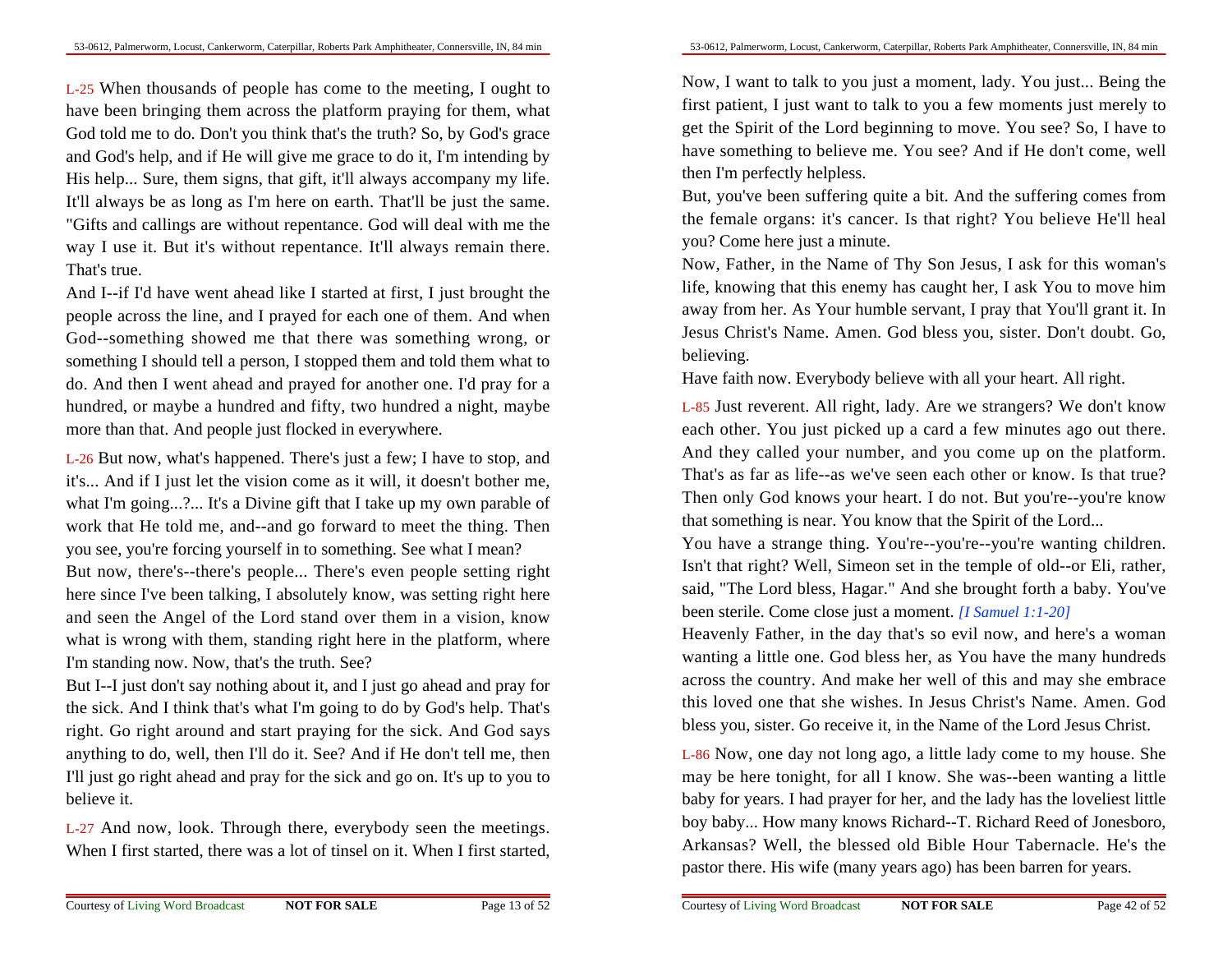photostatic copy of his signature on it. *[John 4:1-25]*

L-83 Now, here stands... The woman's a stranger to me. I do not know her; I never seen her in my life. God knows her; I don't. If there's anything wrong with the woman, God knows it; but I do not know it.Are we strangers, lady? We are strangers. Now, if Jesus Christ is the same yesterday, today, and forever (I'm talking to the newcomers now; the old ones understand it.) then, if He is the same... He said, "A little while and the world seeth Me no more; yet you'll see Me; for I'llbe with you, even in you to the end of the world." Is that right? Then if He's the same, He'll do the same thing here tonight that He would do if He was here in flesh. Is that right? Now, as far as saving you, He couldn't do it if He was standing here tonight. He's already done it. As far as healing you, if He was standing here tonight, He couldn't do it.He's already did it. He's already done everything that can be done. The only thing He could do, is come and represent Himself in a way ofpreaching, or some kind of a Divine gift to point you to that. *[Matthew28:20][John 14:19]*

But now, if this woman's a stranger to me, and I to her, if Jesus Christis the same yesterday, today, and forever, God could reveal to me, justlike He did the woman at the well, where that woman's trouble's at. Isthat true? Or He... Like He told Philip when Philip come to Him, Hesaid, "Here comes an Israelite who knows no guile."

 Said, "When did You know me?" Said, "When..." I mean, Nathanaelsaid.

"Before Philip called you, when you were under the tree, I saw you."Is that right? *[John 1:46-51]*

L-84 Now, may the Lord Jesus bless. I know that He's close, but I wantyou to believe now with all your heart, and kindly get settled down,and begin to look this a way. Have faith.

And you out there without prayer cards or anything, and you sick people that's not up here, you just believe with all your heart. And now look. If I've told you the truth, that Jesus healed you nineteen hundred years ago, every one of you that's got faith enough to believe it, your healing is complete in Christ. Then if that's the truth, God willspeak through here and say it's the truth. That's fair, isn't it?

why, there was tens of thousands of people that'd swarm outeverywhere. Then everybody begin to get... three or four of these Pentecostal groups, one of them said, "Come, go with us. We're the-we're the larger group."

 The other one said, "No, we--you... We--we got the most spiritualpeople."

 I stood in the breach and said, "We are brethren." Not my--what this group was, what that group was. We are one in Christ Jesus and--and quit the fussing about who's this and who's that. See? You're getting just as formal as the rest of the churches by it. You see? And course, itwill. And finally be laid on the shelf, just like the rest of them.

L-28 But, children of God, you who are in the church, don't let yourlittle churches fall like that. Stay in it and stay spiritual. And look atthe next man across the street and recognize him as your brother. Yes,sir. That's right. No matter what church he belongs to.

If he is a Methodist and got the Holy Ghost, shake his hand and say,"Hello, brother." Baptist, Presbyterian, or Roman Catholic, no matterwhat he is, if he belongs to the Church of God, Assemblies of God,Pentecostal United church, or whatever they are. Everybody's brothers in Christ Jesus when we become borned again of the Spirit of God.That's right. And there's no difference in us. God's set some in the Church for certain things. But there's no difference in the wholeoverall picture. Amen. All right. *[Acts 2:37-39]*

L-29 You believe that? Say, "Amen." Will you pray for me and--and the success, that God will help me? And by my... Friends, if I gotanything that I think is wrong, I'm going to confess it right here, notwait to get up yonder. I'm going to tell it right here. That's right.

And I've been honest with you. And I'm trying to be honest. I--I wantto be honest. And I--if I am honest with you, I'll be honest with God.And if I'm not honest with you, I can't be honest with God. That'sright. 'Cause you're the purchase of His Blood.

The way I treat you, that's my attitude towards God. I've often wondered what I would do if I had a little charger that had two drops of the literal Blood of Jesus that fell at Calvary. How I would embracethat and how close I would walk with it, that I didn't drop it or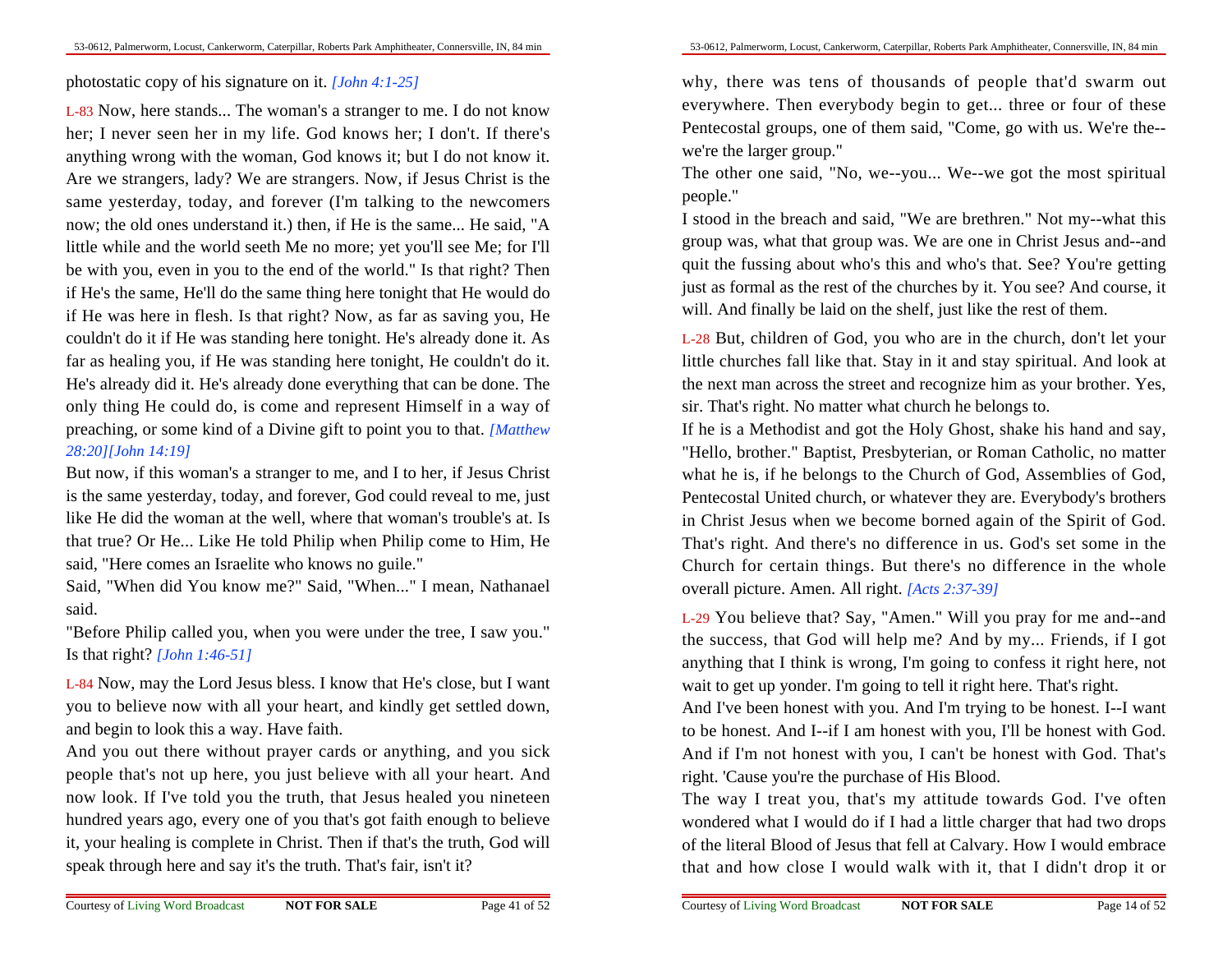#### anything.

Do you know in the sight of God, I've got a greater than that here before me tonight? I've got the purchase of His Blood. He loved you more than He loved His own life. He gave His life for you. So, how must I handle you? I must be honest and sincere. And I think maybewe'll just start...

L-30 And you men and women here, just preach the Gospel. Don'tclaim nothing that you can't back up. For Satan's going to bring you toa showdown. That's exactly right. That's right.

Like people trying to impersonate the Holy Spirit. Many of them has went out and spoke with tongues and claimed to have the Holy Ghostand done everything there was to be done. That's right. They didn'thave the Holy Spirit to start with. That's right. But they was just tryingto impersonate some--act like somebody else.

You be just what you are. And God help us to see the day when everybody will be what they are. Just exactly. That... Anything Idespise, is a hypocrite. That's right. And God hates the same thing. It'd be better for an infidel, would have a better chance getting to heaven than the hypocrite. Now, you know that's the truth. An infidel's sincereheart and couldn't see it... I believe that's the truth.

L-31 Now, let's be sincere. And let's be just what we are. If I wasn't forChrist tonight, I'd be against Christ. I'd be against Him. And I'm--I'm for Him. I believe Him. I love Him. I'm ready to die for Him rightnow. Because I believe Him.

And I believe Divine healing, and I know it's right. And that's why I'm here declaring it. If I didn't believe it, I certainly wouldn't be here trying to say something that I didn't believe in. I'd be here declaringjust what I thought was right.

If I could join up with the fundamental groups and say that the Church of Christ and the--many of the others that doesn't believe in Divine healing... And--and their way, if I could believe that was the truth, I'dbe right with them tonight. It's exactly.

But I do not believe that they're Scripturally right, so I believe thatGod's Word here proves Divine healing. I believe the Holy Spirit...The proof of the pudding is the eating thereof. Look what God is a

Father worketh and I worketh hitherto." Is that right? Then He did notdo one thing except God told Him to do it and showed Him how to doit. His Words are truth. *[John 5:19]*

L-82 You believe that's inspired? Sure it is: Saint John 5th chapter.Some of them try to cut Mark 16 out, but what about Saint John 5,then? See? All right. Now, have faith and believe. *[John 5:19]*, *[Mark16:18]*

Now, He said, "The things that I do, shall you also." Is that right? Now, He--He knew the thoughts of the people's heart. When He standing in crowds, He talked to the people. When He was talk--talk-talked to a woman one time at the well, He said, "Come here. BringMe a drink of water." *[John 14:12]*

She said, "It's not customary for Jews to ask Samaritans such, 'causewe have no dealing."

 He said, "But if you know Who you were talking to, you'd ask Me fora drink; and I'd bring you a drink that you don't come here to draw."Why, she said, "The well's deep."

And they went on with a long conversation. After while, when He found out what was her trouble, He went right straight and told her,said, "Go, get your husband." Is that right? Well then, if He's the same yesterday, today, and forever, here this Spirit... If you judge me right,I'll--I'll be either a Spirit of God or a spirit of the devil. You can't be two the same time. There's no black white birds; drunk sober men;sinner saints. You're either right or... You're either a Christian or you're not a Christian. It's either the Spirit of Christ, or not the Spiritof Christ. Bitter and sweet water don't come the same fountains. "Byyour fruits you shall know them."

 I've lived in Indiana for nearly forty years. I'm on my third journey around the world. Scientific world and all has tested it, and we got... Iguess they had the pictures here tonight. Did you all get one--get tosee one, the Angel of the Lord? The brethren have it here.

Now, it's not just some picture, some photograph; that's in Washington, DC: the only--only supernatural being in all the world's history that was ever photographed. That's what scientists says.George J. Lacy, on your paper you'll see it there; and you have a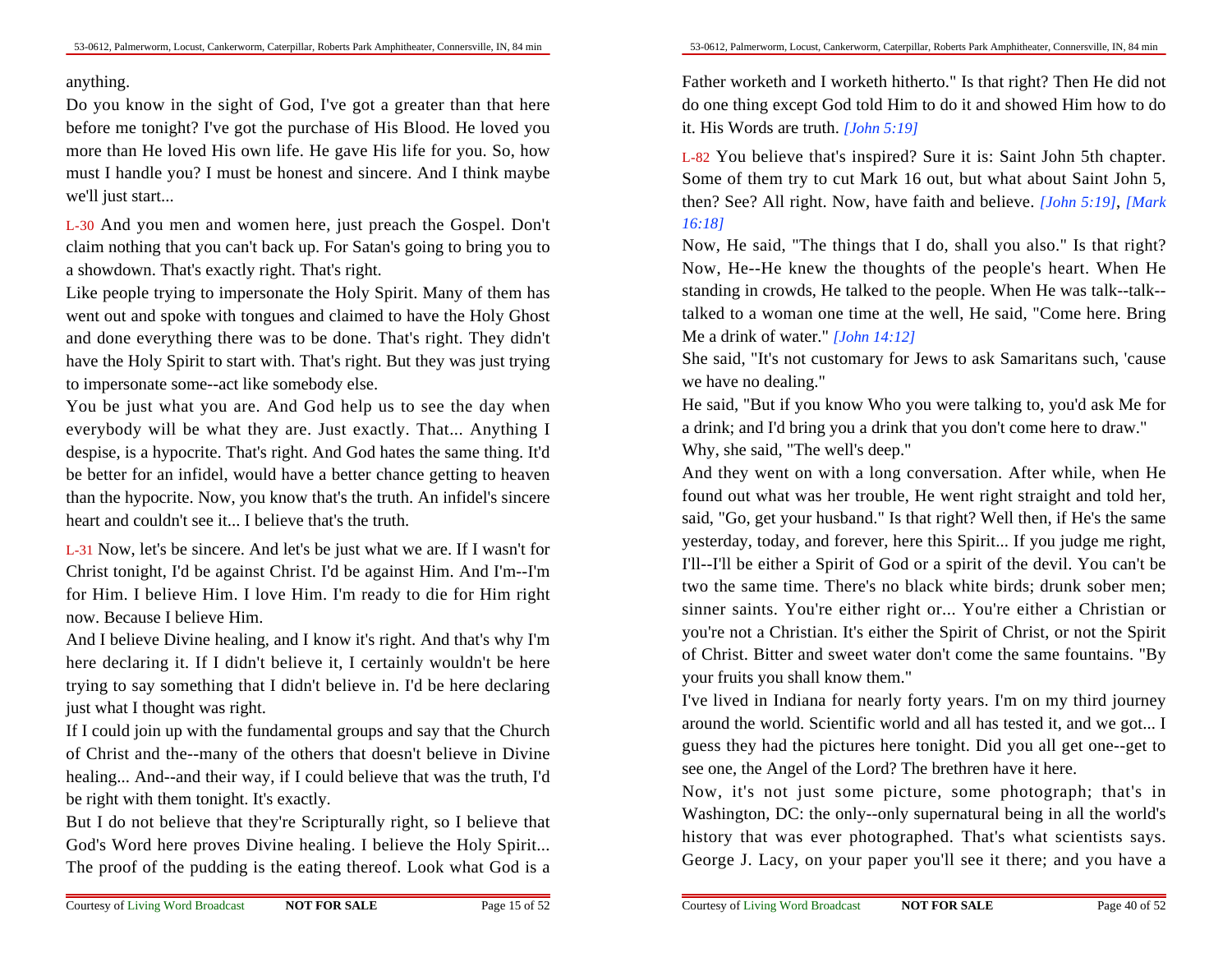Now, just be as reverent as you can everywhere. And I'm going to do everything I can to pray for every person. I'll try my best to get every person that comes here prayed for before I leave the city. See? Andjust stick along and be reverent.

If you don't get healed before that time, I'll try my best to get you uphere and have prayer with you before we--before we leave the city.

L-80 But try to believe God's Word. Just take His Word at it. Now, if Itestify of something, and God don't testify of it, then I've told a-something that isn't truth. But if I testify of truth, and God has testifies that that is the truth, then you don't--you mustn't doubt God. You mustbelieve God.

Now, Jesus... Is there anybody here for your first time? This a smallgroup tonight. Well, just look at there, for the first time, would you? My. That's where it's bad (You see?), what makes it hard, when you have to find out the petra--the people hardly know the nature of whatto do.

Now, that's the reason I keep quoting this. See, friends, the Spirit ofthe Lord--the Spirit of the Lord, when It was upon His Son, Jesus Christ, Jesus did not claim to be a Divine healer. He claimed to be justwhat He was: the Son of God. But He said, "I can do nothing exceptMy Father shows Me first." Is that Scripture? Saint John 5, when He passed by all them cripples and blind and halt and lame and crippled up people, He didn't heal any of them, went over, healed a man,maybe had prostate trouble or something. *[John 5:19]*

L-81 How's the nerves getting along, brother, better? Well, I hope this is the time you receive your healing. All right. You come from Virginia, don't you? Somewhere up in the area? All right. That's WestVirginia. All right, sir. All right. Now, just have faith. He's here: (uhhuh) the Angel of the Lord.

And now, He said, when they questioned Him, when He went by allthose people and healed this one man that had diabetes or something,they--they tried to wonder what was the matter. So they questioned this Jesus. And He said, "Verily, verily, I say unto you, the Son can do nothing in Himself but what He sees the Father doing. Whatsoever theFather doeth, He showeth the Son, and the Son doeth what He...

doing. See? And I know it's the truth and that's the reason I'm with this group tonight. Is because that I believe they've got the real absolutelycharm of God's love in their hearts. I believe it.

I believe they need a lot of good sound teaching, but I believe they gotthe Holy Ghost. I believe that. That's the reason I'm with them. That's the reason they sponsor meetings, because they believe in thesupernatural. And that's the group...

L-32 Some great fellow... Well, I'll tell you who it was then. It was Dr.Sandon, in the Billy Graham's teacher of science. He was setting in my house a few weeks ago. Signed his book. He said, "BrotherBranham, that's the most marvelous thing." He set in there, and God revealed his life to him, told him what he had done back when he wasa child and things, you know.

He said, "That's the most marvelous thing I ever seen." He said, "My!" Said, "The only thing it is, Brother Branham, you fool around too many..." Said, "They tell me you... Just about half of your groups ormore in Pentecostals."

I said, "What if I come to Wheaton? Will you sponsor it?"

Said, "Well, of course..."

 I said, "That's what I thought." Uh-huh. Well, of course. It's the Pentecostal people who believe it. And where the carcass is, the eagles will be gathered. Exactly. That's right. God help us. Send us teachers that'll straighten... to--to get these old middle walls of partition broke down, so we can get to be one in Christ Jesus, so the rapture can take us home. Get it over with. Amen. *[Matthew 24:28]*, *[I Thessalonians4:13-18]*

L-33 I feel like preaching a few minutes right now. Amen. Let's read some over in Joel now. And then we're going right straight to theprayer line. And as soon as the--a few comments.

Over in the book of Joel... I was setting out here on the side of the road a while ago. Billy and I had come up, and he come in to bring thebooks in and things.

And say by the way, if you know anybody that wants books,remember tomorrow night is the last night. I respect God's day. I don'tsell on Sunday. There's no literature or nothing that's sold in our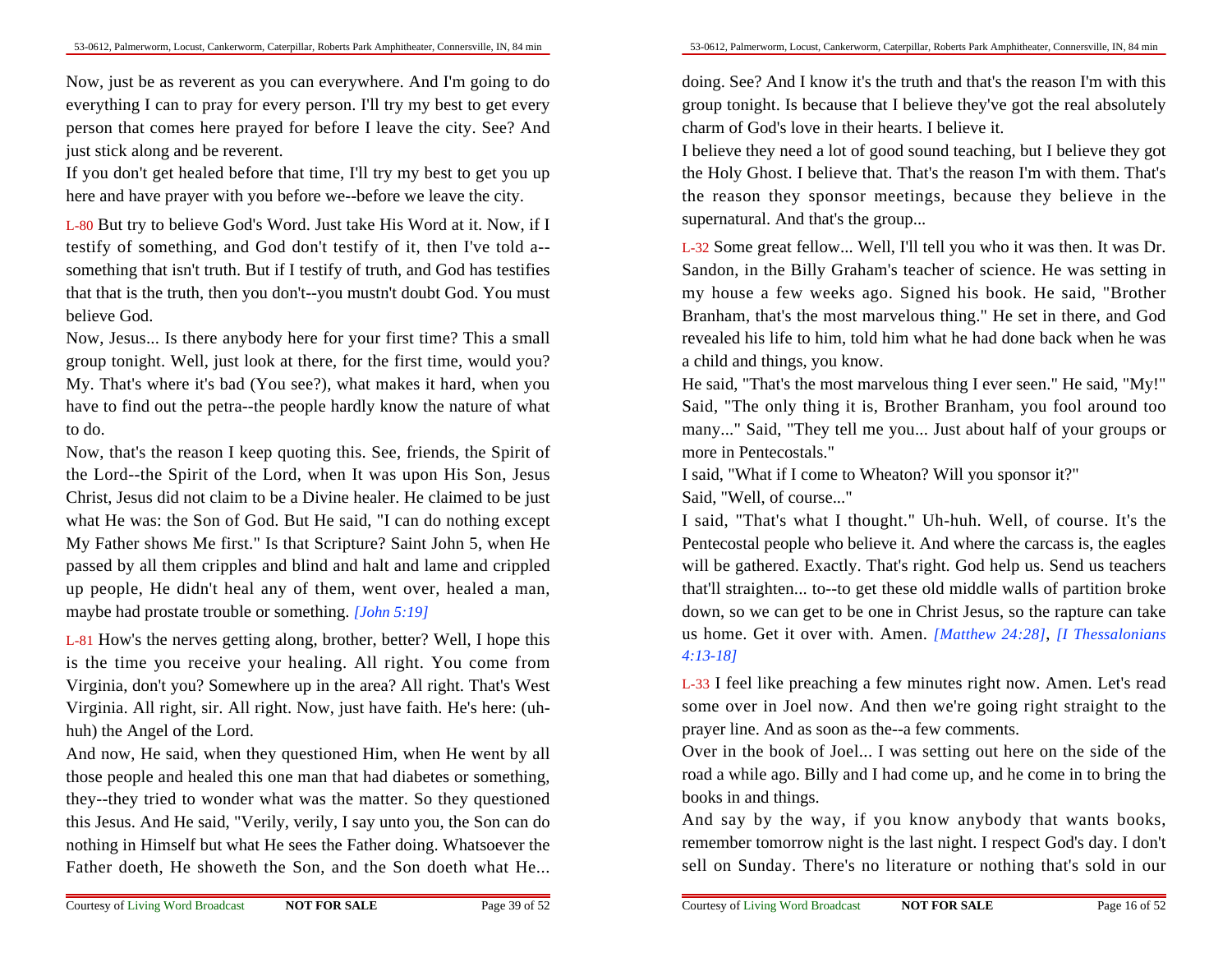meetings or nothing on Sunday. No, sir. She closes up Saturday night.If you won't get a book now, and been think, "About Sunday night, I'llget it," get it tomorrow night. I thank you.

I'm not a book salesman. I don't--I don't sell books, friends. If I didn'tthink that would help you, I wouldn't say one word about it and wouldn't even have it published or permit it to be published. And they're not my books. I buy them at forty percent off, and--and bringthem here and sell them to you. That's exactly for handling charges.

Gor--that book belongs to Gordon Lindsay. The other one belongs to Julius Stadsklev. And I just send and get them by the groups like that.Then I--and then give them... And I get them forty percent off, then send them out like that. And give them out to the people. That's thetruth.

L-34 And the picture, I just have it printed. And that's just handling charges, exactly. And that... Get a permit to have so much printed andthen send them out like that. Not one thing...

And friends, it's the truth tonight. I've had as--as much as a million five hundred thousand dollars give me at one time. And if I had to rake up tonight anything over... If I had to rake up over five hundred dollars tonight, of my own personal money, I'd have to be shot. If--ifthat's what it's taken. That's...

L-35 Somebody over in Calgary, Canada give me enough money,twenty-eight thousand dollars to build a house. And here's my people right here from the church, who knows it. And here's the trustees.Some of them setting right here that's acting on the board right now.

And when they built that house, I looked at. A nice little picture room and house up there and I thought, "That's beautiful." And I--I said, "Idon't deserve that, Lord." And I turned it over to the Tabernacle. And it belongs to them, not me. I've brought nothing in to this world; I'lltake nothing out but my soul before God. And I want it to be clean andpure when I hit in that day.

L-36 And I have taken no money from no peoples. That's exactly. And could have been a millionaire tonight, if I'd took the money. It's notwhat I beg but, what people offered me, to give me. And I wouldn't do

accept Christ, in the old fashion way, I want..." God bless both of youladies. Just remain standing, if you will.

L-78 Now, is there anyone else, just before closing now. We're going to have prayer for these people. Now, way back in the back, I see you with your hand up. I know God sees you too. He knows your heart.Would there be one more who wants to accept Christ? I see you sister,with the little baby in your arm, that's fine. Now someone else, would you stand up right quick now? Say, "I want..." God bless you, brother,I see you. God bless you, sister, I see you. That's fine. Just remainstanding. God... God bless you, young lady, I see you also.

Someone else just stand up, say, "I want to accept Christ right now,Brother Branham. I believe with all my heart that the old fashion religion that John Wesley preached that...?... Back yonder when Calvin and Knox." Just think of--of George Whitfield, he preached so hard and so loud, they could hear him two miles away, preaching the same Gospel that you're hearing right now. But what's the matter? Thebig, fine churches don't preach it no more.

[Blank.spot.on.tape--Ed.]

How many is going to believe out there now, with all your heart? Allright, now. Be reverent. This is the hardest thing to do. If you only knew, friends, how that it's swaying from one thing to another. It's like running on one road and taking to another. It's all the Holy Spirit. It'sall God, but different ministrations.

Now, I'm not a preacher, not... I'm a spare tire. I just kindy, when the preacher ain't there, I try to fill his place. But I--I love the Lord. Butmy Divine gift from God is to here--pray for the sick people. That's what He commissioned me to do, pray for the sick. But I'm trying totake the preacher's place and also this, also.

L-79 So, swaying from one to another makes it hard. It's two anointings. One anointing is just blessing you. Oh, you feel wonderful.And the other one just cutting the life from you. It's taking from you.One is adding to you, the other one is taking from you. How many understands that? Raise up your hands. Say, "I believe I understand it,Brother Branham." Virtue and stuff that goes from you, the strength ofyour life pulling out. Visions, what they do.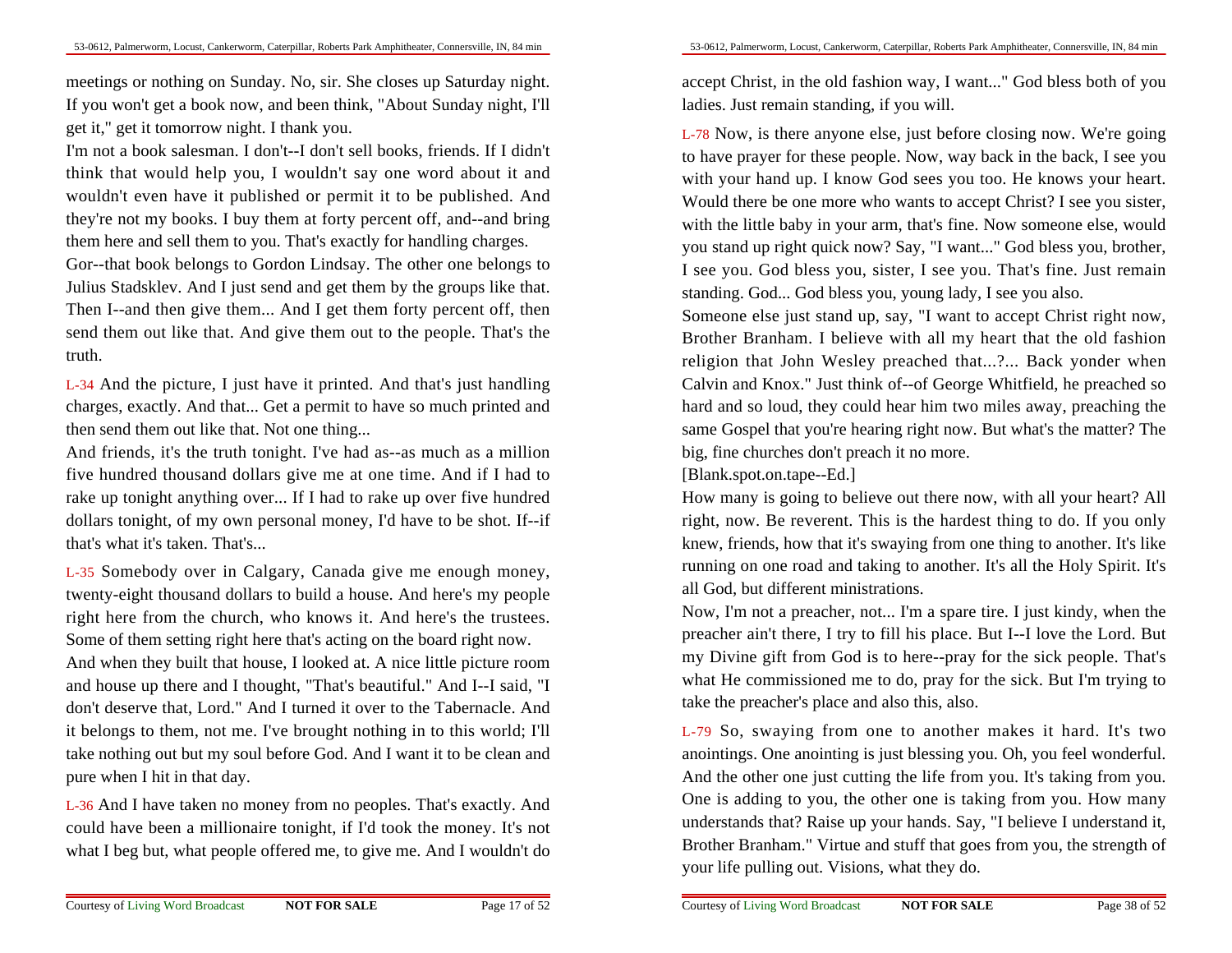53-0612, Palmerworm, Locust, Cankerworm, Caterpillar, Roberts Park Amphitheater, Connersville, IN, 84 min

But you failed to do that. Are you here and want to receive Christ as Saviour and wants to be remembered in a word of prayer, would youraise up your hands, right quickly.

God bless you, mister. God bless you, sir. God bless you. God bless you and you. Somebody to my right would say, "Brother Branham,remember me in prayer. I--I need Christ as my Saviour. I believe in old-time, heartfelt religion. I believe that the thing..." God bless you,way back there sir, I see. Someone else, would say, "Remember me,Brother Branham," here in the middle aisles? Would you say,"Remember me"? God bless you, sir. God bless you, lady, I see you.Someone else say, "Remember me, Brother Branham, I need Christ as my personal Saviour." Raise up your hands, say, "I want to nowaccept Christ."

L-77 I wonder while we have our heads down, we're pressed awful fortime. I preached just a little long, but I felt the Holy Spirit would have me do this. Surely you'll respect it as the Word of God. I wonder while the sister gives us a chord on the piano, if those who wants to acceptChirst now as personal Saviour, not time to come down to the altar,but you would stand up and say, "Brother Branham, I now stand as a witness that I forsake sin and accept Christ as my Saviour. Pray for me now." Would you just raise up if you would, just as a sign that you want to accept Him, and then I'll have prayer for you right here, and you stand right where you are, and accept Him. Will you do it? Willyou stand up, just say, "I'm standing up now as a sign."

 Don't let that person setting next to you keep you out of the way. God bless you, lady. God bless you, sir. Just remain standing. Someone else wants to receive Him, raise up. God bless you, sir. God bless you.Just remain standing. Someone else now? God bless you, sister, justremain. God bless you, back there, I see you. Somebody back in here now say... God bless you, sir, just remain standing. Someone else? Say, "I want to accept Christ as my personal Saviour." God sees you.He sees you right there, just the same as He sees you here. God bless you, young lady, I see. That's a gallant deed for you to do. God bless you, sister, I see you. Somebody down in here... down in this way,say, "I want to stand, Brother Branham." Just say, "I now want to

#### it. No, sir.

And I feel the same way tonight. Before God, I tell the truth. God knows it. And I've shu... And I have--covet no person's money oranything they got. The only thing I want is your favor, so I can tellyou about Jesus Christ and--and His glory. That's true.

L-37 All right, Joel 1. Let's read real... a few moments now to--aboutthe prophet. And then we're going to speak just for a moment, and then go right into the service and call a great group of people here tonight. And I believe God is going to do the exceedingly abundantlyabove all that we could believe or think. You believe that? All right.Now, before we open His Book, let's bow our heads and talk to Himjust a moment.

L-38 Heavenly Father, we thank Thee tonight for the promise of the Holy Spirit. I pray that You'll bless this little group. In these next few moments of speaking, may the Holy Spirit... We're not able to open this Word, Lord. John saw it over there, One setting on the throne.And He had the Book, and there was no one that was able or worthy to open the Book or to loose the seals thereof: no man in heaven, no manon earth, or no one beneath the earth. Oh, he wept much.

And then he heard a Lamb bleating. And he looked, and it was a Lamb as though It had been slain from the foundation of the world. And He was worthy. And He went and took the Book out of the right-hand ofHim that set upon the throne. And loosed the seals thereof and openedthe Book.

And O Lamb of God, come tonight. And as I turn back these pages,open the Word to us, Lord. Loose every seal, and may the Spirit ofGod move in this building tonight. Convince sinners of their wrong.Convince those who are without the Holy Spirit that they will receive It. Convince unbelievers that they are in error. And heal the sick. Forwe ask it in Jesus' Name. Amen. *[Revelation 5:1-14]*

L-39 Joel 1, beginning with the 4th verse, I want to read a little Scripture. I don't have time for much more. And about fifteen minutes talk, and then we'll have about thirty minutes of seeing how many wecan pray for. And tomorrow night, likewise, the Lord willing.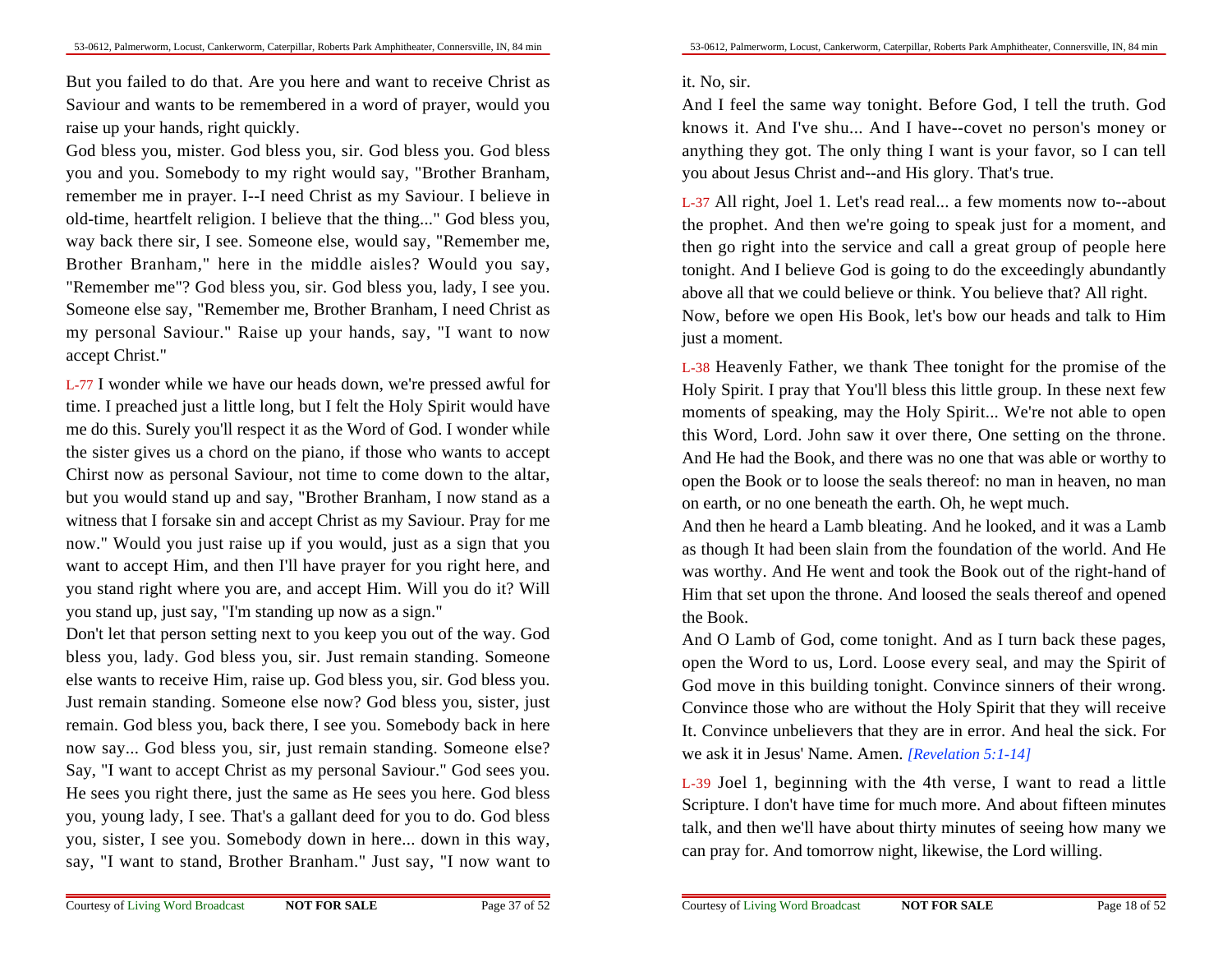**That which the palmerworm hath left... the locust haseaten... that which the locust has left... the cankerworm has eaten... that which the cankerworm has left... thecaterpillar has eaten.**

**Awake, ye drunkards, and weep; and howl, all ye drinkers of wine, because... the new wine... is cut off fromyour mouth.**

**For a nation is come upon the land, strong, and withoutnumber, whose teeth is the teeth of a lion, and he has--hasthe cheek teeth of a great lion.**

**And he has laid my vine waste, and is breaking my fig tree: he has made it clean bare, and has cast it away; thebranches thereof are made white.** *[Joel 1:4-7]*

God bless His Word. And may It do as He said, not return to Himvoid, but accomplish that which It's purposed for.

L-40 During this time of Joel's prophecy here, the Church was in a terrible condition: backslid, just prior the coming of the Lord, the firsttime. And how that the Spirit come upon this prophet and he--he foresaw things. And he saw the--the condition of the Jews. And hesaw the condition of the Church in this day.

Now, this prophecy, of course, like all other prophecy, has a compound meaning. A prophecy sometime has a natural meaning.Then it has a spiritual meaning. Now, of course, the natural meaning of that, even Dr. Scofield in his footnotes (I'm not a Scofieldite) but-but however, in his footnotes there, he gives that it meant when theSyrians come over and invaded. That's true.

But it also had a--a meaning of--of the last days, towards the Armageddon, the coming up of the last days, the condition of theChurch spiritually in the last days. *[Revelation 16:12-16]*, *[Joel 1:4-7]*

L-41 And while I was setting out this afternoon reading. I thought... Ihappened to turn over to Joel, and I thought... The Lord just spoke to me, something about Joel there and that palmerworm, cankerworm,caterpillar, and locust. And how it had stripped the tree.

Now, that tree was represented again in Matthew 24, when Jesus

He said, "I too, Jack, hailed from the old country over yonder, back there in the beautiful bluegrass country." Said, "My mother was a Christian woman with that old time religion." And said, "I promised her on her death bed that I wouldn't drink. But" said, "I'm sorry thatI've broke that many times. But" said, "the big canyons of heaven heard my gun when it fired awhile ago. I sealed a pledge with God, I'llnever drink another drop from this time to that. That reminds me ofthe old time religion that my mother had." Said, "I'll never drink it." And there them men together converted that whole bunch of drunks tothe Lord Jesus Christ.

L-75 I believe tonight, what the caterpillar left back yonder, the palmerworm eaten. But I believe that same old time Holy Ghostreligion lives in the world today and is willing to save anybody from alife of sin. Amen. Let's see... Oh, my! Let's bow our heads.

Our heavenly Father, we thank Thee tonight, that the undergrowth is coming up. The fig tree is putting forth buds again. O God, send the rain, former and latter rain together that the trees might grow, O Lord,coming up in this blistered sin-cursed, damnable world, may it be done to fulfill which was spoken by the prophet Joel. I believe thatYou'll do it. God, I pray tonight that you'll bless in a marvelous way this people. May the Word of God sink deep in somebody's heart,someone who had an old mother, dad, who knew You. But today, how sad, that mother's religion's laughed at and made fun of. They say itwas for old time people. God, It's the same Holy Spirit today. Yeah,they went out and blistered the bark off their churches and trees and took all the life out of it; all the heartfelt religion; all the shouts; all the praises; all the joy; all the healing powers; all that the Bible speaks of,just like a lodge. Go there, return, do the same things of the rest of the world. God bring the undergrowth, quickly Lord; send the rain. Send convictions to hearts tonight, who's needy here; may they find Christas their Saviour. For we ask it in His Name.

L-76 And while you have your heads bowed, I wonder tonight, sitting here; if you can remember an old mother, dad, years ago that you said,"Mother, I'll meet you on the other side." You remember when Godtaken the baby out of the home, you said, "Lord, I'll--I'll serve You."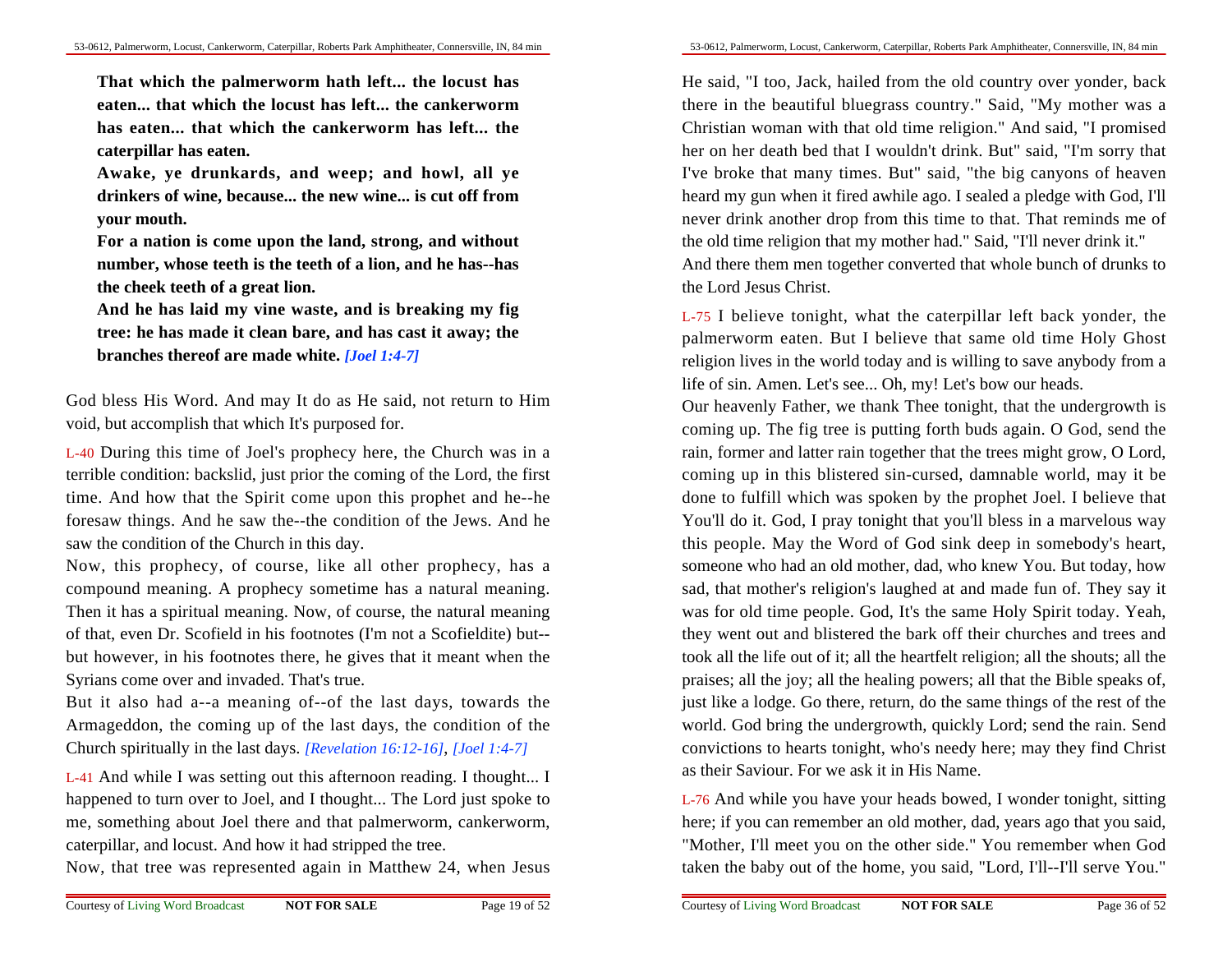you something."

 He said, "Here, you take this jug, and you take this drink, or I'll pullthe trigger on this rifle."

 He said, "Just a minute, before you pull the trigger, let me give you my testimony." He said, "I hailed from the old bluegrass country ofKentucky." He said, "Years ago," he said, "I stood in the corner one morning of a little old trundle bed. My daddy was gone. My motherwas laying there and," said, "the morning light was stealing across thelittle old bare floor.

L-73 Same kind of place I was raised in myself. No--no boards on the floor, just the dirt. Our--our kitchen table was a stump with legs in it.And so then... Sawed off a block of wood and just stick up like that.That's what it--was our kitchen table. Some of us eat setting on the bed. The others eat setting in an old chair, built out of a board off thebarn. And then there's.

He said, "There was a light stole across there." Said, "God was taking home the sweetest person in the world, my mother." And said, "Me a little bare-footed boy, running along there not knowing where I'd go."Said, "I started out the door, and she said, 'Jack, honey? Come here.'"

 And said, "I run to see what she wanted." Said, "She put her armsaround me." Said, "Her gray hair was streaking down her face." Said,"'Jack, you know your father died over here in a barroom with hisboots on. He was--died a drunkard. And Jack, mother's a going.'"

 And said, "'Here is the Bible laying here,'" said, "'promise me, Jack,that you'll never take a drink.'"

 And said, "I kissed my dying mother on the brow." And said, "Herarms gripped me, and she held me until the breath left her body, when I had to pull my hands away from her side to walk back and fold themacross her breast like this, as a dying mother."

L-74 Said, "And there, I have never drank my first drink from that time to this. Now, if you want to shoot, shoot." And said about that time a-a gun fired, and the jug bursted in the man's hand. And stepped out ofthe canyon, was a little bitty cowboy, tears rolling down his cheeks,his two big guns in his hands, said, "Hold still. Just a minute." Said,"You won't do any shooting?" Said, "No, sir."

spoke of the tree. The tree is always... The Jewish Church has always been the fig tree. We are the... That's the tame tree and the wild tree.And we were the wild tree which was grafted into the tame tree.

And Jesus spoke up there in Matthew 24, "When you see the olive tree--or the fig tree, rather, putting forth buds, you know that spring's nigh." Likewise, see, when you begin to see the Jews returning to Palestine, in other words, know the time is nigh, even at the door.*[Matthew 24:32]*

L-42 Here some time ago, I was speaking with an infidel down on the street. And he said, "Preacher, I can prove to you that the Bible is alie."

I said, "You can't. I just don't believe..."

He said, "It contradicts Itself."

I said, "I want you to show it to me." See? I said, "It isn't there."

 He said, "If I'll prove to you that that Jesus of Nazareth told somethingwasn't true, will you believe it?"

 I said, "I don't believe you could do it. Anything that's proved isproved. But" I said, "I don't believe you can do it."

He said, "I'll prove it by His own Words."

I said, "All right."

 He said, "Looky here, Jesus of Nazareth..." He studied to be a Roman priest and got sour against the thing. And went back out into the world and become a perfect infidel. And was standing... I was on one cornerpreaching, he was up in the little lot there in New Albany, out in the park, with a Bible laying there. Said, "That was the orneriest Book was ever written. It ain't even... shouldn't be put on--in public literature, out amongst public literature and things." Said, "Oh, it was so deceiving. It was..." all he called it. And me down on the othercorner, preaching the Gospel.

L-43 He come down there with a big chew of tobacco in his mouth, he said, [Brother Branham makes a spitting noise.--Ed.] almost spit onmy feet. Said, "You mean to tell me that you believe there is a God?"I said, "Yes, sir."

And he said, "If I'll prove to you there is no such a thing as God, willyou accept it?"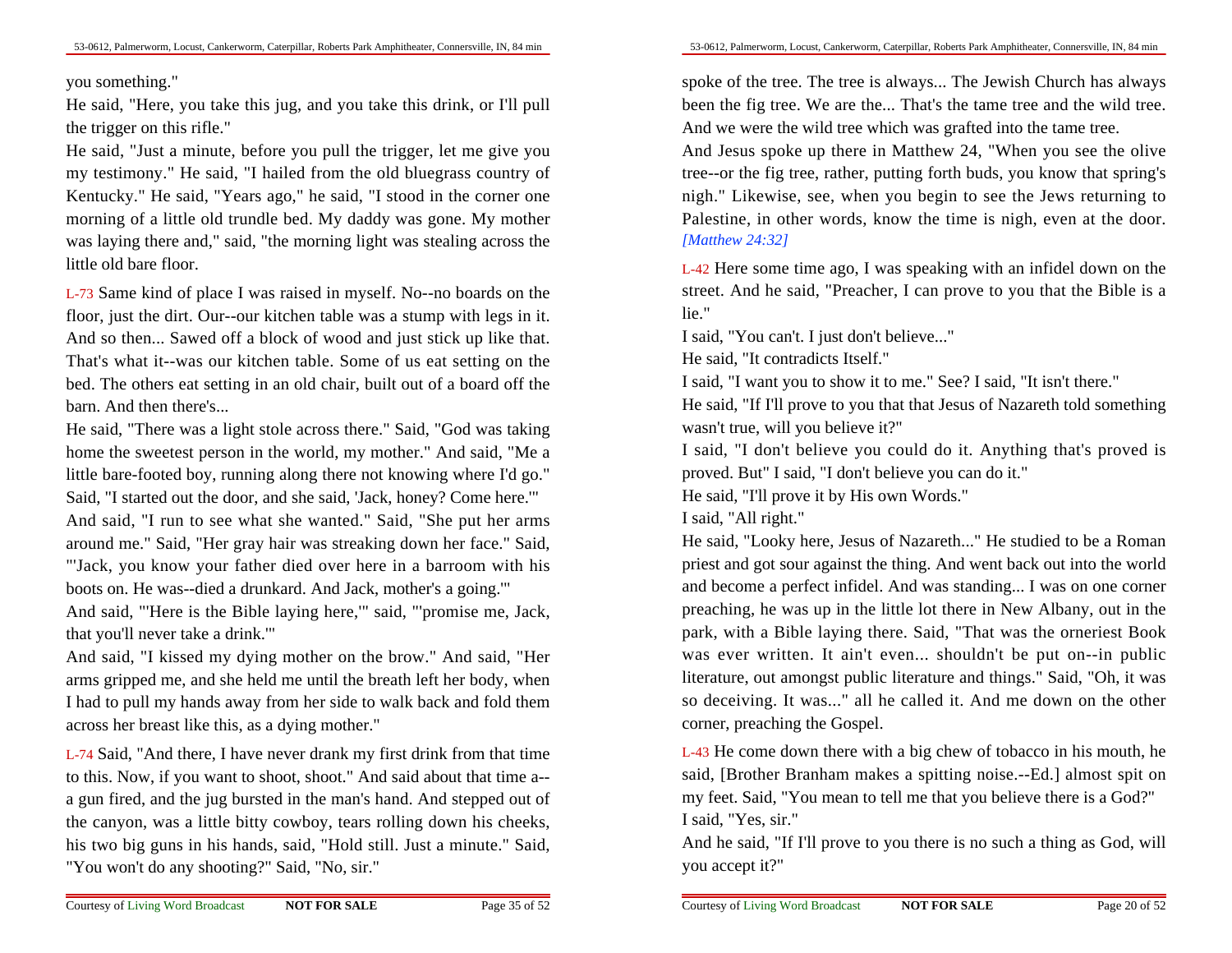#### I said, "Yes, sir."

 And I was, well, just a kid then. And I--I didn't know too much aboutthe Scripture. So, he... I don't yet tonight. But I know the Author of it;that's the main thing. So then, he said, "Well, how many senses is tothe human body?" And he was a smart man.

And I said, "Well, you know."

And he said, "I want you to say."

I said, "Five."

He said, "Name them."

I said, "See, taste, feel, smell and hear."

Said, "All right. If He was a human God now, as they claim He was.He was made manifest here among us. Then one of these five human senses ought to declare Him." And he said, "Is that right?" Well, a gang of people, the infidel and preacher together. So, you know whatit caused. Here come everybody running up. You see?

L-44 And he was standing there, some groceries under his arm. And I'd just come out of a store from getting some sandwiches. And he said,"Well, isn't that right?"

I said, "Well, that sounds reasonable, why?"

He said, "All right. Did you ever see your God?"

I said, "Well, yes, sir. One night..."

He said, "Now, let me see Him."

And I said, "Well, of course, you're lost."

 Said, "We ain't talking about faith. I want... My sense of sights just thesame as yours. And if you've seen Him, let me see Him."

I said, "Well, I saw Him by vision."

He said, "Well, let me see the vision."

And I said, "Well, you don't..."

 "Oh," said, "not believe now. No, no. You can't cut me off." He said,"You never did see Him. You never did feeled Him."

I said, "Oh, I felt Him."

 He said, "No... Well, if you felt Him, let me feeled Him." Said, "My sense of feeling is just as good as yours. And it's the same sense." Said, "Bring Him here, let me feeled Him here, and I'll believe Him."Said, "You said you felt Him."

L-71 So he started over there and he seen they were drinking, so he eatthe venison with them. And after while, they said, "All right, Jack,you're..." They was all... Said, "What day is it?" Said, "We'recelebrating the fourth of July."

 He said, "Well, this is October." They was all drunk and been outthere so long, they didn't... But they'd found gold. And they were on their road back. And they didn't care. They was just having a big time.And they thought they'd have some fun out of him.

So, they said... Now, one of them staggered up to him, a little old disfigured looking fellow. He said, "All right, Coy," said, "how abouthaving a drink of our good liquor?"

He said, "No thanks, boys, I don't drink."

He said, "Ah, come on now." You know how a drunk is. Said, "Yes,you drink. You'll have one drink."

Said, "No, boys. Thank you." Said, "I don't drink."

 Said, "Now, wait. If our venison is good enough to eat, then ourwhiskey is good enough to drink." Said, "Now, you're going to drink-take a drink."

And the other guy said, "That's right. Tell him about it. We'll back youup."

He said, "You're going to drink it or you're going to die."

L-72 So he picked up his thirty-thirty and threw a shell up. If anybody knows what that means out in the desert. When they throw that thirtythirty Winchester up, that means something is going to happen.

So, he pulled up the thirty-thirty like that, and he said, "Now look,Jack." Said, "Now, you--if you... If our venison is good enough foryou to eat, then our whiskey is good enough for you to drink with us.If you're so goody-goody and don't want to drink our whiskey, wellthen," said, "you can pay. Let your bones bleach on this desert."

 He said, "Wait just a minute, boys, before you do it." Said, "Iappreciate your venison. I'll pay you."

 "We don't want you to pay. We want you to have a drink and besociable." You know how drunks are like that.

He said, "Boys, just a minute." Said, "I ain't going to drink, but beforeyou pull that gun up" (when he was leveling it up) said, "I want to ask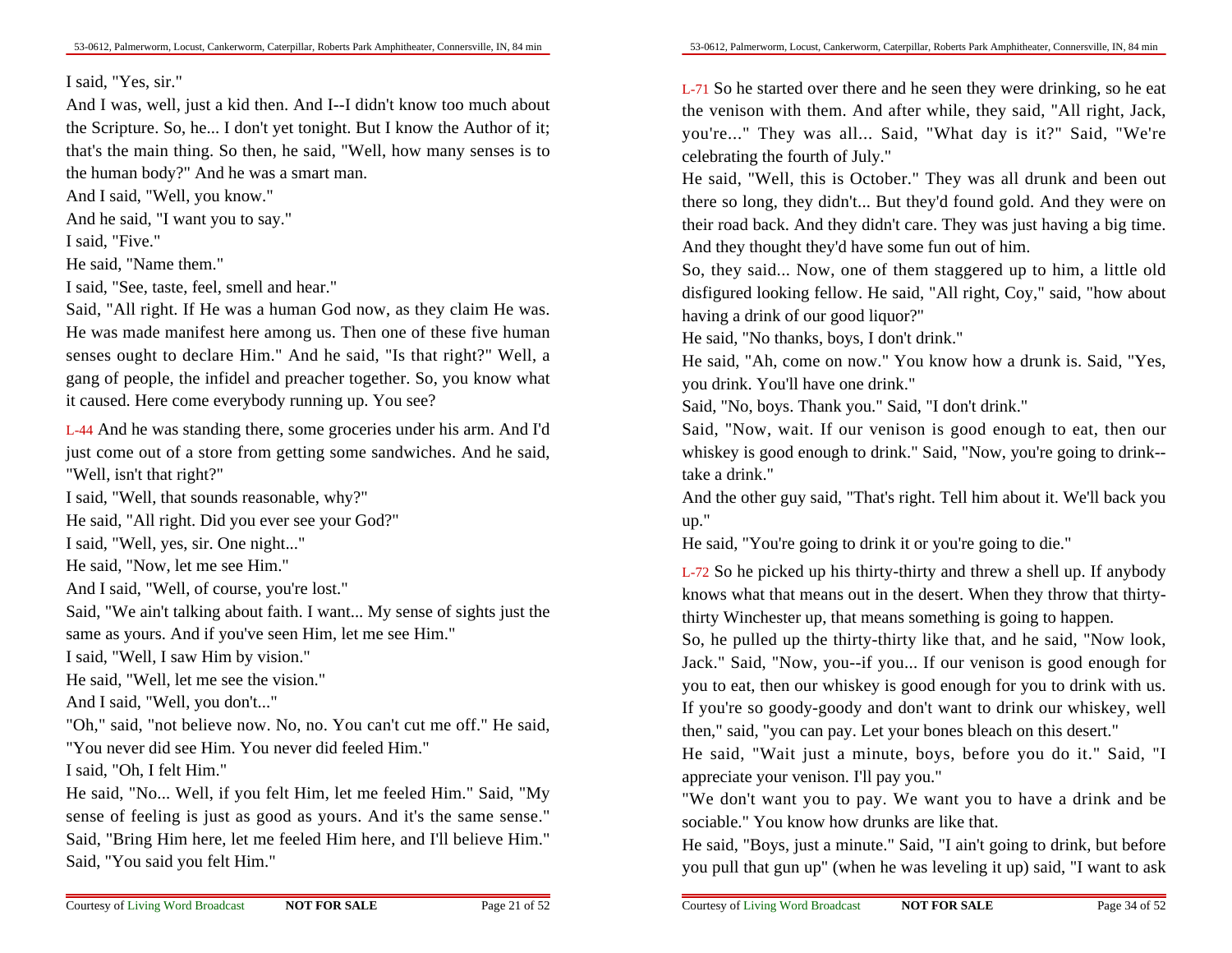trail leads this a way. But it's a way to Life.

L-69 The well--way is posted down there, just belong to anything you want to and go on, just as long as you put your name on the church book. But being--receiving the Holy Ghost since you believed is notso very well posted tonight. Listen, and I think that...

Jack reached over, he said and put the--his head... Patted her and said,"Bess, I'm sorry that I did that." He said, "You have been faithful to carry me this far, and I'm willing to risk my life. I've heard that horses have instincts that they know where waters is. Animals..." Said, "Ifyou've carried me this far... I'd have died long time ago if it hadn'tbeen for you. But it--I'm going to take your route. I'm about to hold onto you. I'm going to take your route. If we die, we both die together."

 I think that... (not comparing my Lord with a--a horse) But He's packed me this far; this good old Holy Ghost religion has brought me safely this far. At the hour of my death, I'll take a hold of Calvary (Hallelujah!), say, "You carried me through every sick spell, and through the blackness and darkness of life, and through the bitter parts of hell. I'll trust You in my dying hour." Yes, sir. Not on some theology, but on the Holy Spirit in God's Word. On Christ the solidRock.

L-70 He hadn't gone but a little piece that way, the horse starting trying to trot. She was so poor and bleeding on the side. He didn't get but a little piece farther down the road until they plunged right into a greatbig gusher of water there.

He said he jumped into the water, him and the horse both. And they drank, and he washed her nostrils out. And he patted her and they screamed. And he thanked God, and he raised his hands and cried and shouted, and everything like that. Said he was just having a wonderfultime.

Directly, he heard somebody laughing. And standing over on the otherside was a bunch of drunken prospectors, he come across and theysaid, "Who are you?"

He said, "I'm Jack Coy, of the Indian reservation."

 Said, "Well, come on over, Jack." Said, "We got something to eat. Wegot some venison here."

I said, "I feeled Him in my heart."

He said, "Well, let me feeled Him that way."

I said, "Well, if you'd get down and believe..."

 He said, "No. Not your psychology. I want to know truth." And Hewas holding...

L-45 Well, I knowed I wasn't up against no little boy. And he chewed that tobacco, you know, and spit down like that. And I said, "Well,don't spit on my foot, sir."

And so, he said, "Well. See?" Said, "Well, you are all tied up here,aren't you?" He said, "You never did see Him, feeled Him, taste Him,smell Him, or hear Him. And therefore, if none of the five senses won't declare Him. Then there's no such a thing, and quit yournonsense around here, deceiving the people."

I thought, "Oh, my."

He said, "Now, if He is a human God," said, "you believe that He washuman?"

I said, "Yes, sir. I believe that Jesus Christ was human."

"And He rose from the dead and He is among man to..."

"Yes, sir. I believe that."

"He rose from that body?"

Courtesy of Living Word Broadcast

"Yes, sir. That's--that's right."

 "All right. Now, let me see Him. Let me see one of the senses declareHim."

L-46 And oh, he had a pretty stiff argument. And I thought, "O Lord." Ihad been preaching about three months then. And I thought, "What am I going to do?" I said, "Lord, You told me take no thought what I'd say. That You said You'd add it at that--at that time." And I thought,"Lord, what can I do?" In my heart I was praying. I begin to see something. You know, they say, "Give a cow enough rope, it'll hang itself." So, that's about right. So, I begin to see something moving up,the Holy Spirit moving. I said, "That's true." I said, "I--I certainly... I--I believe you got..."

"Oh," he said, "you're begin to come to yourself, aren't you?"

 I said, "Maybe I am." And I said, "I--I tell you; you're really a smartman." I said, "You got a good mind, buddy."

**NOT FOR SALE**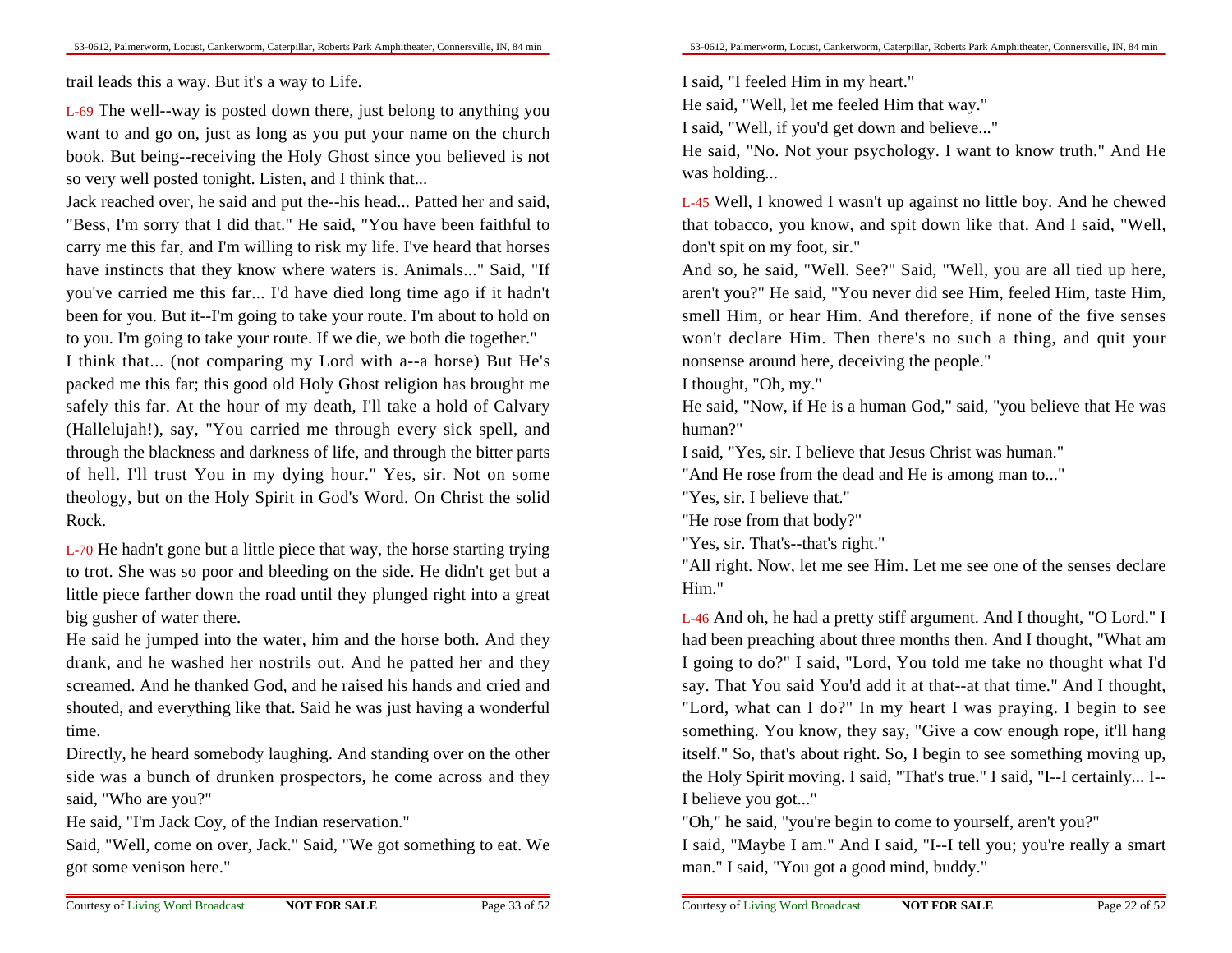He said, "Well, my mother never raised no fools." And he spit likethat. *[Matthew 10:19]*, *[Mark 13:11]*

L-47 And I said, "Well," I said, "you're really a smart man. You got agood mind."

 He said, "Sure, I got a good mind. Now, get away from all that kind ofstuff."

I said, "Just a moment. Did you say you had a mind?"

He said, "Why, sure."

I said, "I don't believe it."

 And he said, "Well, what's the matter with you? You must've lost whatyou had."

 And I said, "No." I said, "If you... Is it a human mind?"He said, "Why, yes."

 I said, "Now, come on. I was gentleman with you; you be gentleman with me." I said, "You wanted to embarrass me. Now, come on. Wasit a human mind?"

He said, "Why, yes."

 I said, "If it's a human mind, one of the human senses then ought todeclare it." I said, "How many senses of the body?"

He said, "Well..."

I said, "You name them. How many is there?"

He said, "Five."

I said, "What are they?"

He said, "Well, we just..."

 I said, "You say them like I did." See, I was holding my point to him.He said, "See, taste, feel..."

 I said, "Did you ever see your mind? Smell your mind? Taste yourmind? Feel your mind? Or hear your mind?"

"No, sir."

I said, "Then you haven't got any mind? That's right. You're justabsolutely..."

And he said--he said, "Well, I know I got a mind."

I said, "I know I got a God too." And that's just exactly. Amen.

And I... One of the boys was standing there, had a rose pinned on hislapel. And I pulled the pin out like that. And I thought I would have a

And he raised up.

Said, "My, you're cut up awful." Said, "Where'd you get all them scarsand things?"

He said, "Out on the battlefield, fighting for my lord."

 He said, "You climb up here and set down. You're the one deserves it." Enough about your D.D.D.'s. I want to show some marks of the power of the Gospel of Jesus Christ when I stood forward. Yes, sir.*[Galatians 6:17]*

L-67 Take your stand. Yes, sir. Show some scars. You ain't had no testimony yet; you haven't done nothing. Might as well get out and dosomething for God. Do something. *[Galatians 6:17]*

Here some time ago, I was reading of Jack Coy, an Indian guide outthere in the West. And he was lost one day. And he couldn't find his way in. And he'd been lost, and his horse was about dead. And he was--she was--she was breathing heavy. All the water was gone. He was in the desert. And he was leading her, staggering. A Christian man, he knew it wouldn't be long until death would finally take them.He was going along and after while, they hit a buffalo trail, where animals had been running. And so, he tried to--to get on the horse.Then he thought maybe they'd go to water, so he jumped on the horse,and he started going down. The horse couldn't hardly walk, and hecouldn't either. So, he got down.

L-68 And after while, the trail separated. And one went this way and one went that way. Well, the one went this way just had a few tracks.But the one that went that way was well blazed. And so, Jack pulled his horse around to start that way, and the old horse wouldn't go thatway. He wanted to go back this a way. So, Jack tried to spur his horseon. She wouldn't go. She kept nickering, trying to go back this a way.

And he got real angry, and he threw his spurs into her. And he cut hertill the blood was running out of her, like that. And she started quivering. She was going to fall. He got off of her, and he think, "She packed me through this desert. She's been good to me and how she...Now, she believes the water is that way. There's not very much of atrail going that way."

And that's the way it is tonight, friends. There is not very much of a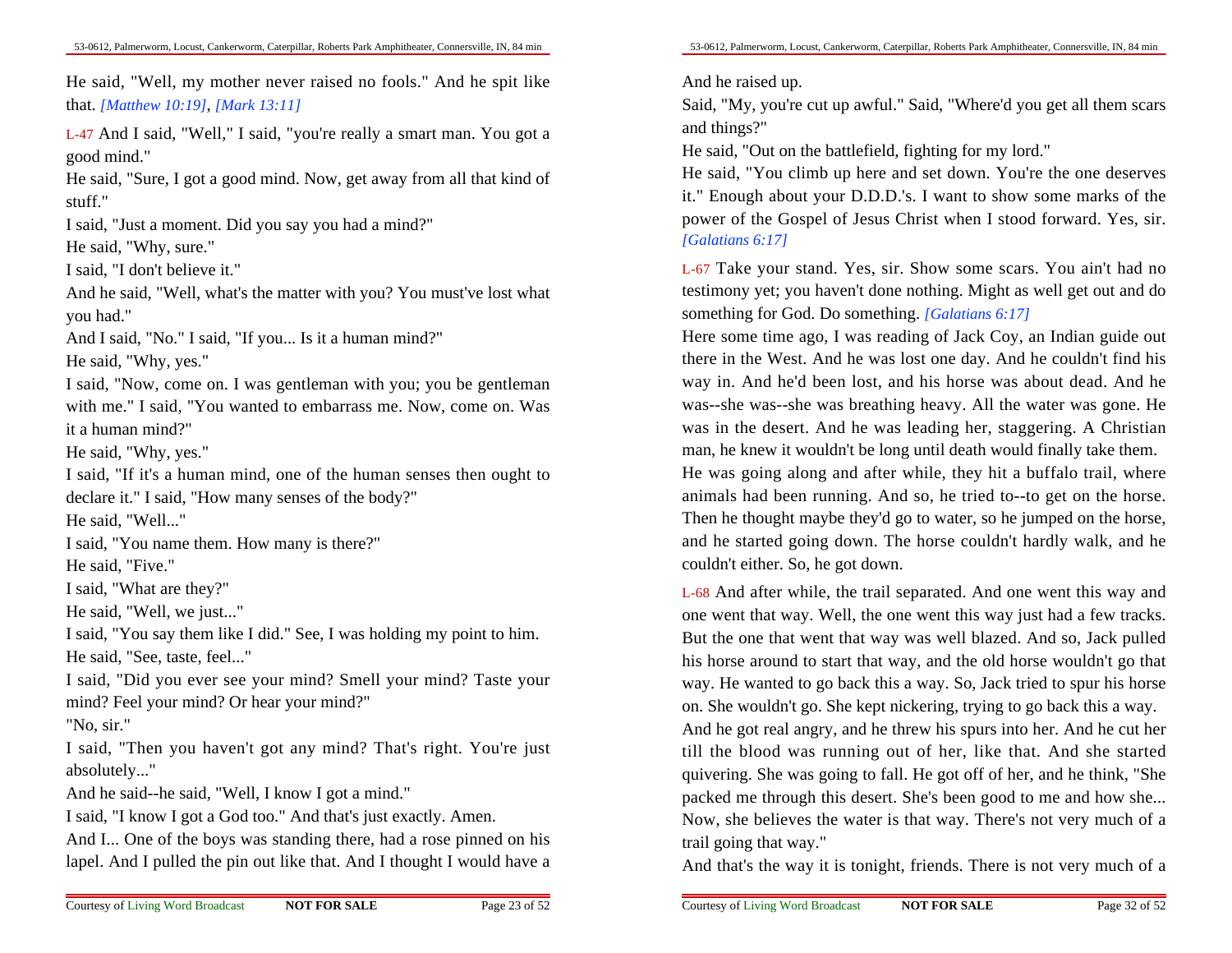the corral with it. And he jumped out of that window out there in the middle of that road against six hundred armed Philistines, and killedevery one of them. Hallelujah! *[Judges 3:31]*

L-65 What was it? The Holy Spirit come on him. Hallelujah! There was a need; there was a emergency. Something had to be done. He couldn't wait till he got a education, learn how to fight, and be a warrior, and train up. He had to take what was in his hand and go dosomething with it. *[Judges 3:31]*

 And brother, what's that close to you tonight? You've at least got the baptism of the Holy Ghost. This whole group here, you raised yourhands. What's that? The greatest weapon you can put in your hands,with the Word of God behind It to back It up. Don't let them rob you.*[Acts 2:37-39]*

 What the palmerworm left, the caterpillar eaten. But this tree willgrow again. How, my, we claim to be Christians. How we claim to bewarriors of the faith. *[Joel 1:4-7]*

L-66 I remember one time, I was reading this story where Caesar was going to make a great parade. And many was going to follow him.And there he was setting on his chair, just riding down the street. And when they did, he stopped over there, he said, "I want all of my officers tomorrow, to meet me here. And I want the one honorableman to ride by my side in this great parade tomorrow."

 And all of the officers, they trimmed their plumes, and they polished their shields and everything. And they fixed their big tags on them and so forth. And they was passing by Caesar, each one with his big fine plume, walking straight and sturdy passing by. Caesar looked at them,and setting there...

And after while, a little bitty old doughboy, one of those little footman came by. And he was all cut, and scratched, and scarred, and bruised.He passed by, and just bowed his head, and started to run off, he feltso embarrassed standing before the great emperor. And he started torun away.

And directly the emperor said, "Wait a minute." Said, "Who are you?"Said, "Come here."

He said, "Yes, my lord." He walked up to him and fell down like that.

little fun out of him then. I walked over where he was. And I said,"Now, you see what I mean?" And I stuck him on the arm. I...He said, "Hey!"And I said, "Did you feel that?"

He said, "Yes."

 And I said (he was going to slap me then), so he said--I said, "I didn'tfeeled it." I said, "I didn't feel it."

He said, "Let me stick you."

And I said, "That's what I thought."

 That's right. You accept the same Christ I--I've accept, and now you will feel Him the same way I feeled Him. Just exactly. Let the pinstick the other way.

L-48 It's possible you can be setting here (every one of us has got the same senses) and you can have such a headache that you can't hardly set still. And I wouldn't have no headache. How do I know about yourheadache?

 It's something dealing individual with you. And how the Spirit of God can come down into a group of people and can baptize that person in such a way that the power of God carries them to where they don'teven know where they're standing. And the next person sets around them, know nothing about it. That's right. *[Deuteronomy 4:12]*, *[Acts22:6-9]*

L-49 Doctor said, to me not long ago, said, "Billy, don't you think thempeople, them Pentecostal people is just excited?"

I said, "No, sir. I don't."

 He said, "Well, what makes them... That's nervousness, because theyscream and holler and go on."

 I said, "Doctor, you mean to tell me that the nerves can be excitedwithout something to excite them? Something has to excite them.

"So--so what's there?"

 I said, "The unseen force of the Holy Ghost moving among us. Itexcites that borned again Spirit." Right. It brings an excitement to thatspirit. The power of God foams down through. Faith cometh by hearing. The Holy Ghost takes the Word, spreads It out over thepeople to catch It, with a power--that regenerated borned again Life.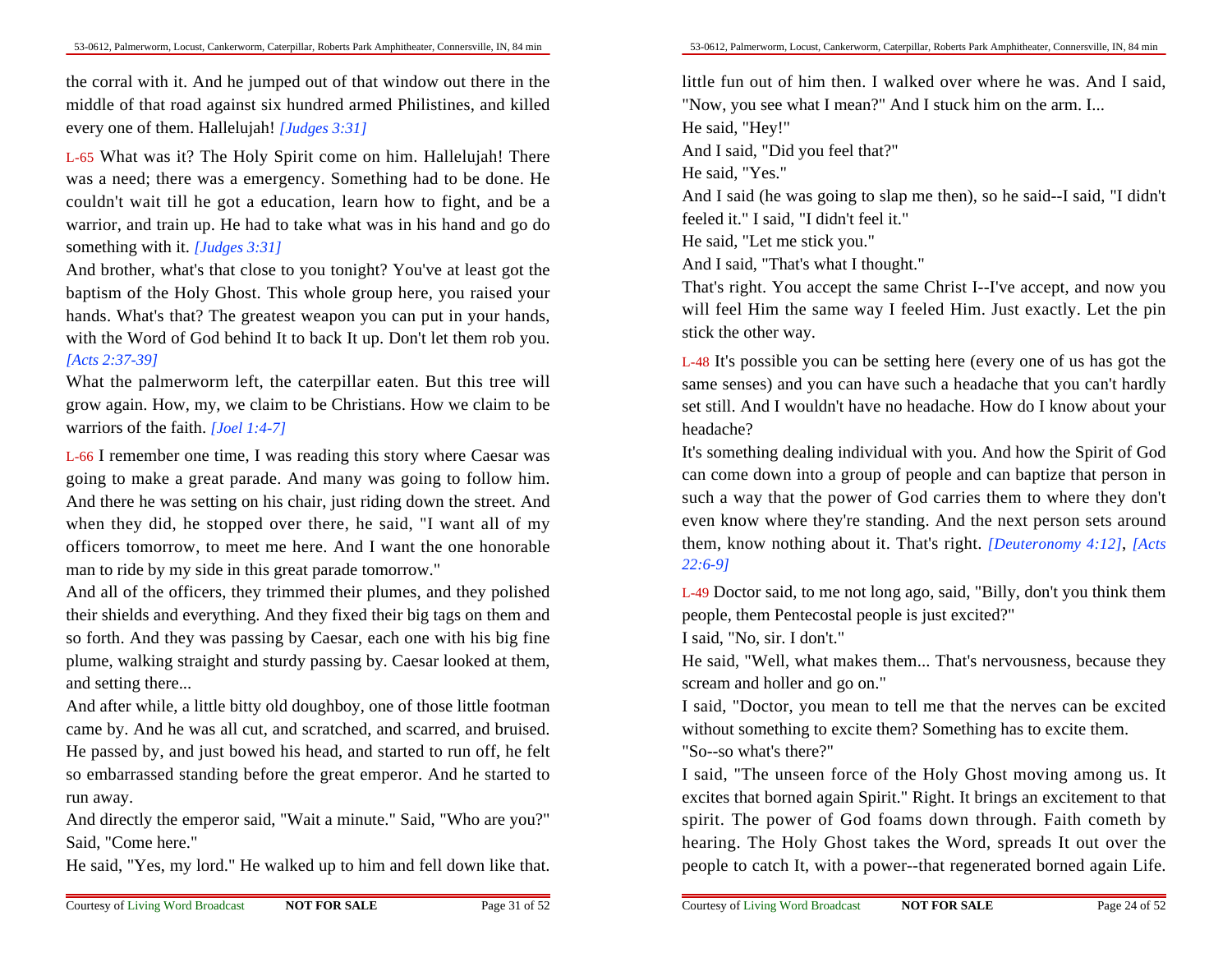#### Something has got to cry out. Right. *[Romans 10:17]*

L-50 Joel seen the day coming when that would be changed. When they'd adopt... God help the day when they have come and dop-adopted theology in the stead of the baptism of the Holy Spirit. God help the day when you--when you took away tithings from the church,and--and boiled up some old tough rooster and sold it for fifty cents aplate, to get money to pay the preacher. It's a shame. You...

God help the day that when you've--when you substituted for the upper room, a supper room. God help the day. That's right. What we need today is a good old fashion Saint Paul's revival in the Bible HolyGhost preached back in It's power and simplicity. *[Acts 2:1-15]*

L-51 Not long ago, I was thinking. I was way up in Canada, and I was riding one night. I'd been way back, about forty or fifty miles.Thousand miles from a hardtop road, last fall. Was back there a hunting. And I was riding out through the moonlight, and I come to where there was a big old burn-over. And there was a great big bunch of great big tall stately pines. And the moon was shining on them. Itlooked like a graveyard, a spooky-looking place.

And there come a wind coming down. And the wind begin to hit themand they'd go, "Mooood," just a mournful sound.

I stood and looked at it a little bit. And I thought of this Scripture righthere. Yes, sir. Those trees puts me in a mind of some of these greatbig fine spired churches standing up here, but just as dead as a doornail. Even the palmerworm's eat all the bark off of them and everything else. The fiery trials has blazed all the Spirit away from it.And there's nothing left but a big statue, just as dead as can be.

And when the rushing mighty wind comes from heaven, the only thing they can do is groan, and carry on, and say it ain't so (That's right.),hardly knowing anything. That's right. They say, "Days of miracles is past." Just every time God sends a revival, and signs and wonders begin to come up, and fall around the people, and things like that, theysay, "Oh, the days of miracles is past." *[Joel 1:4-7]*

L-52 What the palmerworm left, the caterpillar eaten. What theMethodist left, the Baptist eaten. What the Baptist left, the

window and looked coming down the road. Here come six hundred armed Philistines. There goes his crops. Spear and armor. The big old heavyish feet there with the armor on. "Tromp, tromp, tromp," trained man, warriors from birth, spears in their hands, swords hanging on their sides. Six hundred, "Coming up, Shamgar. You had a nice crop this year. We're glad you worked for us." Here they come up like that.That's the way the devil does: take away everything you got if he can.That's him. *[Judges 3:31]*

L-63 Shamgar looked at him and thought, "Oh, here it goes again." He stood there and he thought, "Well..." Looked down at his poor little old wife, her little sunk-in face, maybe, and his little children. Theirlittle sleeves were ragged. Their clothes were gone. His poor wife wasstarved to death. "What will the winter be this time." There it is.

"Now, all the... year after year they've come. And here they are coming again. I'm just... We just about starved last year. Now, they'lltake what I got now. What will I do? Just what gleanings I can get outof the field." He stood there; he thought, "Here. Here they come,closer and closer." Tromp, tromp, tromp, these Philistines. *[Judges3:31]*

L-64 After a while, they was... You don't believe in getting angry, then let the righteous indignation rise. He begin to get--feel it coming up on him. He said, "Here, I'm a Jew. I'm circumcised. I've got a right, for this land belongs to us." And I tell you, he wasn't a warrior; he couldn't wait till he learned how to fight. He was a farmer, he wasn't a fighter. But he knowed that he had--the promise of God was with him.And he was circumcised.

And if every man here tonight would realize that the things that you got, divine health and everything else, God gave it to you at Calvary.Every borned-again man is circumcised by the Holy Ghost. You have a right for every redemptive blessing. Let the devil rob you out ofnone of it.

Shamgar didn't have no sword. He didn't know nothing about it if he had one. He didn't have a shield. But he--if he'd a shield, he wouldn'tknow how to use it. But he reached up and got a ox goad. That's an oldstick that's got a brass lump on the end of it, they beat the ox through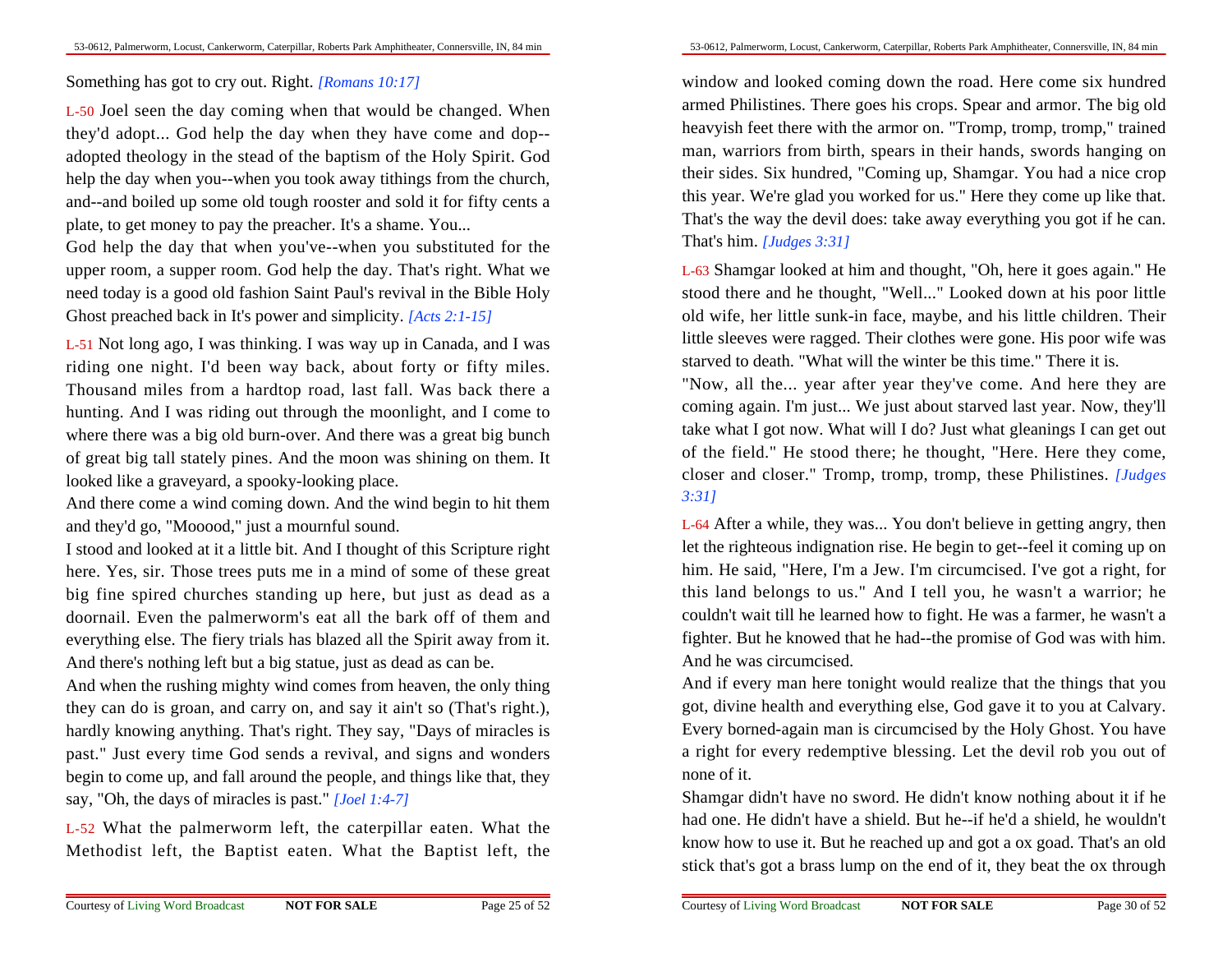L-60 I can see the time back there when old Samson was out there, he had a blessing of God upon him. And a bunch of Philistines got up on him. A thousand of them begin to run up on him. He didn't havenothing. Now, and all these Philistines standing there.

What if he said, "Now, wait till I get out and learn how to spar. Waittill I learn how to do this. Wait till I get--learn some fencing, know how to duel and so forth. Maybe I can get me a sword and come back.Perhaps in just a little while, maybe I'd can whip some of these Philistines." Ha! Not that. The only thing laying close to him was the--the jawbone of a mule. And he picked that up, and the Spirit of Godcome on him, and he killed a whole group of Philistines.

What we need today is get out and do something. There's a emergency on. We ain't got time to hang around and fuss around with the things.Let's get going. *[Judges 15:14-17]*

L-61 I think of old Shamgar during the time of the judges over there in Israel. Why he was over there and every man done right in his own sight. And the Philistines would come up, and take all they had, and go back with it. Israel would raised their crops, put it in the barn.Philistines would walk right up...

That's just like the devil. Rob you of everything. Some of you pastors get your little church built up, just about where you think it's right.And some old devil will come in there say, "Why, there is no such a thing as that old Holy Ghost religion. I don't even believe in no such a thing." Brother, what I mean to tell you, if you don't believe in getting angry then, let your righteous indignation rise up. That's right. Callblack black and white white. That's true... *[Judges 3:31]*

L-62 I see old Shamgar standing out there. He had put in his... allthese... He said... Not very much wrote about him in the Bible butwhat was wrote is enough. He was standing out there. Had his barns all fixed up and everything was just going fine. And he was standing there looking and thought, "Well, now maybe every year them Philistines has come. Maybe they won't come this year. And I see myfamily is all starving, and they look so poor and thin. But now..."

And while he was standing there, he heard a noise. He raised open the

Presbyterian eaten. What the Presbyterian left, the Pentecost eaten.Till it's got to a place, God... Why, you stripped the tree of everything it's got. All the power, all the joy, all the good things that God give to His Church on the day of Pentecost, they've tore it out. Nothing leftbut a big church name. Haaa. Hallelujah!

Brother, let me tell you what this world needs tonight is a gulf, a Church. Now, the old dead tree is standing there. Oh, sure. "We got a name." Sure. You was once a tree but what about now? That's the Pentecostal church too. Got the hardest kick I ever got about Divine healing, was from a Assemblies of God man. That's exactly right. Hetold me that he... *[Joel 1:4-7]*

L-53 We had a armory down at Hot Springs, Arkansas, and we couldn'thave enough seats. We had several thousand people. He had a greatbig lot of seats. He said... And anybody that believed in Divinehealing, couldn't even set on his seats. Oh, my. What a shame.

What's the matter? Watch the same thing. You've took the route of the dead tree. What the palmerworm left, the caterpillar eaten. The Baptisttook the shouting away from the Methodist. And one eat this, and one eat that, till they stripped the church down till they got them setting just as dead as a doornail (Right.), no Spirit, no shouting, no joy, no peace, no healing, no nothing. How? Oh, my. What the Methodist left,the Baptist eaten. What the Baptist left, the caterpillar eaten, or some other church. And this one eat this, and this took that away, and this took that away. You haven't got nothing but just a church creed.Hallelujah! You know that's the truth. That's the truth. *[Joel 1:4-7]*

L-54 What one left, the other eat. Until you ain't got nothing but a big dead tree. And every time God sends a big rush of glory down, you just set there and moan, and say, "I don't believe it. It's psychology.It's this. It's that. It's this. It's that." And...?... will move... Dead from the roots up: twice dead, plucked up by the roots. It's a sad lookingday. *[Jude 1:12]*

When Joel looked at that and saw that, he said, "But God said, I willrestore, saith the Lord." Hallelujah! If that wasn't in there, I wouldn'tknow how to preach it. "But I will restore, saith the Lord." *[Joel 1:4-7]*